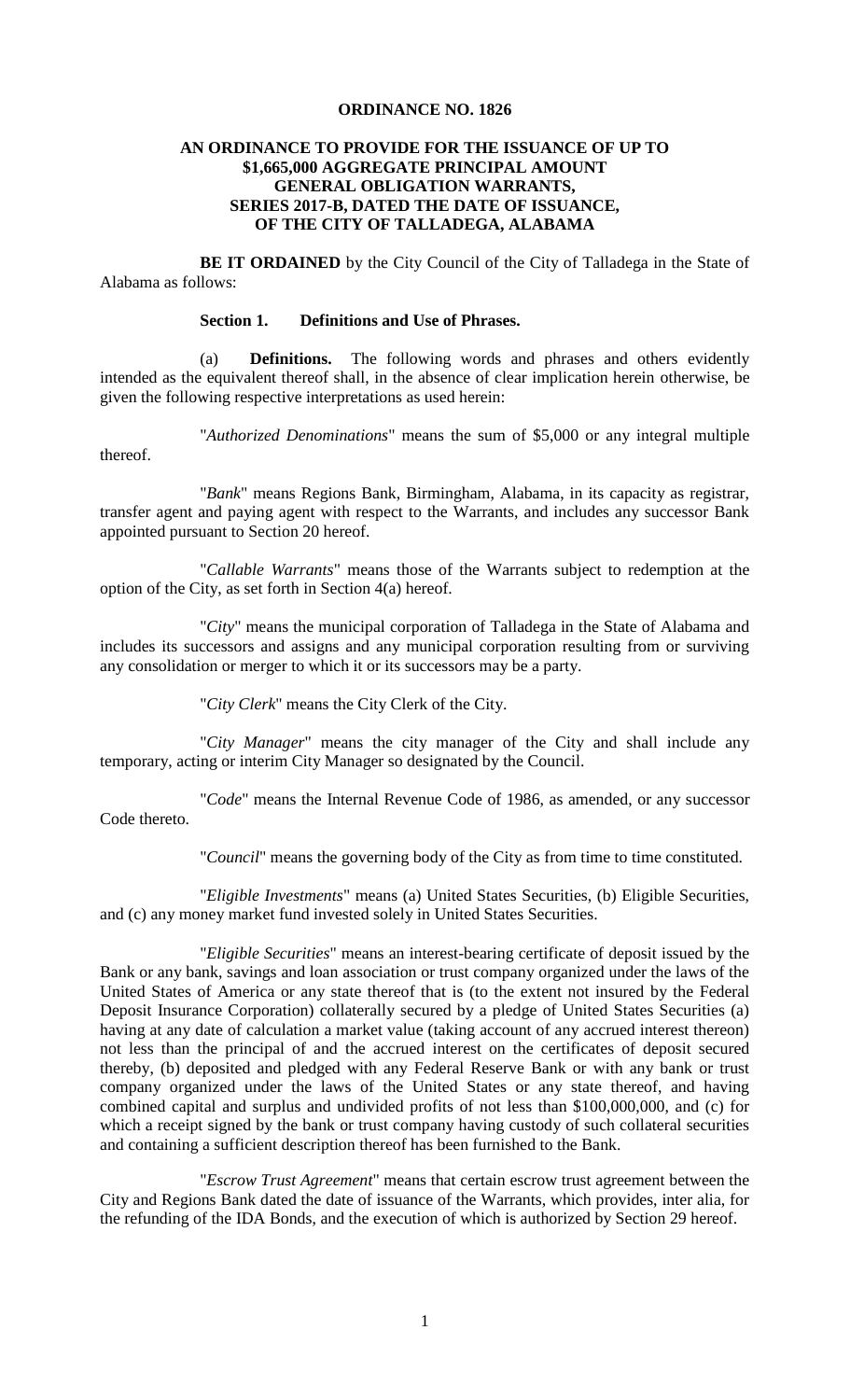"*Herein,*" "*hereby,*" "*hereunder,*" "*hereof,*" and other equivalent words refer to this Ordinance as an entirety and not solely to the particular portion hereof in which any such word is used.

"*Holder*" means the person in whose name a Warrant is registered on the registry books of the Bank pertaining to the Warrants.

"*IDA*" means the Talladega County Industrial Development Authority.

"*IDA Bonds*" means the \$2,070,000 initial principal amount of Revenue Bonds (Honda Project), Series 2008-A, dated September 1, 2008, issued by the IDA and presently outstanding in the aggregate principal amount of \$1,380,000.

"*Interest Payment Date*" means each February 1 and August 1, commencing August 1, 2017.

"*Overdue Interest*" means interest due but not paid on the Interest Payment Date on which such interest is required to be paid.

"*Overdue Interest Payment Date*" means the date fixed by the Bank, pursuant to the provisions of Section 15 hereof, for the payment of Overdue Interest.

"*Purchase Contract*" means the Purchase Contract to be entered into between the City and the Underwriter respecting the sale of the Warrants by the City to the Underwriter.

"*Record Date*" means the January 15 or July 15, as the case may be, next preceding an Interest Payment Date.

"*Redemption Date*" means the date fixed for redemption of any of the Callable Warrants pursuant to the provisions of Section 4 hereof.

"*Redemption Price*" means the price at which the Callable Warrants may be redeemed.

"*Resolution*" and "*Ordinance*" mean, respectively, a resolution or ordinance adopted by the Council.

"*United States Securities*" means any securities that are direct obligations of the United States of America.

"*Warrant Fund*" means the special fund of the City created in Section 6 hereof.

"*Warrants*" means the City's General Obligation Warrants, Series 2017-B, dated the date of their initial issuance and delivery, authorized herein to be initially issued in the aggregate principal amount of up to \$1,665,000.

The definitions set forth in Section 1(a) hereof shall be deemed applicable whether the words defined are herein used in the singular or the plural.

Wherever used herein any pronoun or pronouns shall be deemed to include both singular and plural and to cover all genders.

**Section 2. Findings.** The Council has ascertained and does hereby find and declare as follows:

(a) in order to promote the economic and industrial development of the City, the Council has heretofore determined that it is necessary, desirable and in the public interest for the City to make a capital improvement grant in the amount of \$2,000,000 to Honda Manufacturing of Alabama, LLC ("Honda"), for the purpose of facilitating the construction and acquisition of an engineering building adjacent to the then existing Honda facilities in Talladega County;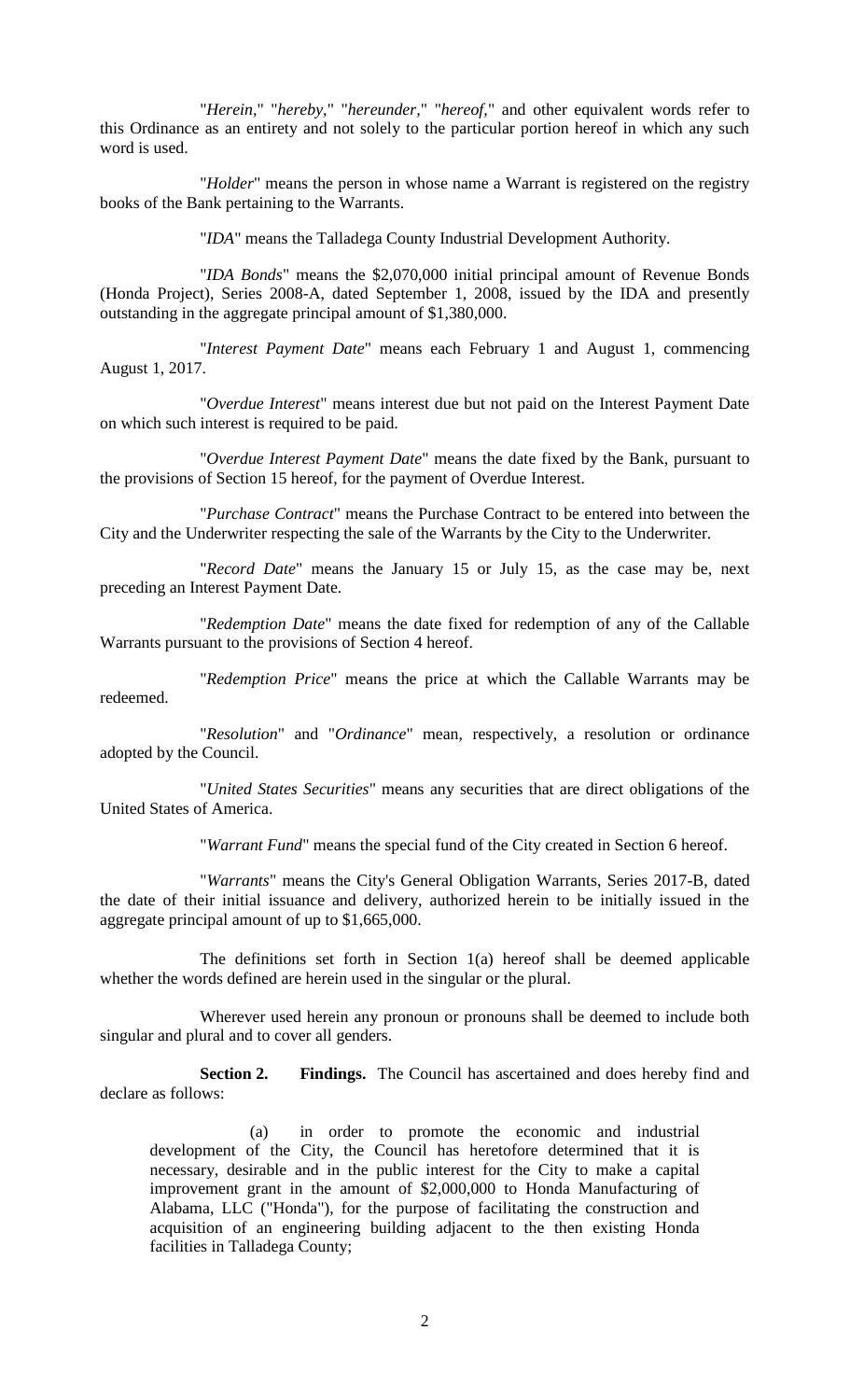(b) in order to finance the said grant to Honda, the Talladega County Industrial Development Authority ("IDA") has heretofore issued the IDA Bonds and the City, in order to secure the IDA Bonds, entered into a Funding Agreement dated as of September 1, 2008, between the City, the IDA and Regions Bank, as Trustee under the IDA Bonds (the "IDA Funding Agreement");

(c) the Council has determined that it is necessary, desirable and in the public interest to refund the payment obligations of the City under the IDA Funding Agreement and to cause the IDA Bonds to be refunded; and

(d) in order to provide funds necessary to refund the IDA Bonds as aforesaid and to pay costs of issuance, it is necessary, desirable and in the public interest that the Warrants hereinafter authorized be issued and delivered on the terms and conditions set forth herein.

**Section 3. Authorization of the Warrants.** (a) **Principal Amount, Maturities and Interest Rates.** Pursuant to the applicable provisions of the constitution and laws of Alabama, including particularly Amendment 772 to the Constitution of Alabama of 1901 and Section 11-47-2 and Section 11-81-4 of the Code of Alabama 1975, as amended, and for the purposes hereinabove stated, there are hereby authorized to be issued up to \$1,665,000 aggregate principal amount of General Obligation Warrants, Series 2017-B, of the City (the "Warrants"). The Warrants shall be issued as fully registered warrants without coupons, shall be dated the date of their initial issuance and delivery, shall mature (or shall be subject to mandatory redemption) and become payable on August 1 in the following years and in the amounts not to exceed the following maximum amounts, and shall bear interest at per annum rates of interest not to exceed the following maximum per annum rates:

| Year | <b>Maximum</b><br>Amount | <b>Maximum</b><br><b>Interest Rate</b> |
|------|--------------------------|----------------------------------------|
|      |                          |                                        |
| 2018 | 140,000                  | 4.00                                   |
| 2019 | 140,000                  | 4.00                                   |
| 2020 | 140,000                  | 4.00                                   |
| 2021 | 150,000                  | 4.00                                   |
| 2022 | 150,000                  | 4.00                                   |
| 2023 | 155,000                  | 4.00                                   |
| 2024 | 155,000                  | 4.00                                   |
| 2025 | 160,000                  | 4.00                                   |
| 2026 | 165,000                  | 4.00                                   |
| 2027 | 170,000                  | 4.00                                   |

The final maturity amounts and interest rates (computed on the basis of a 360-day year of 12 consecutive 30-day months) for the foregoing maturities of the Warrants shall be established by the City on the date that the Warrants are offered for sale to the public by the Underwriter and shall be specified in the Purchase Contract and in the Warrants; provided, however, that in no event shall the maturity amounts and interest rates of the Warrants set forth in the Purchase Contract and in the Warrants exceed the maximum amounts and maximum interest rates set forth above with respect to each maturity of the Warrants. The Warrants shall be initially issued in the Authorized Denominations and registered in the names of the Holders as shall, pursuant to the provisions of Section 26 hereof, be designated by the purchasers thereof from the City.

(b) **Place and Manner of Payment.** The principal of and the premium, if any, on the Warrants shall be payable at the principal corporate trust office of the Bank in the City of Birmingham, Alabama, upon presentation and surrender of the Warrants as the same become due and payable. Except as provided in Section 15 hereof, interest on the Warrants shall be payable by check or draft mailed by the Bank to the registered Holders of the Warrants at the addresses shown on the registry books of the Bank pertaining to the Warrants as of the close of business on the Record Date next preceding the Interest Payment Date. Payment of such interest shall be deemed to have been timely made if such check or draft is mailed by the Bank on the due date of such interest (or, if such due date is not a business day, on the business day immediately following such due date). The Bank shall cause all payments of the principal of and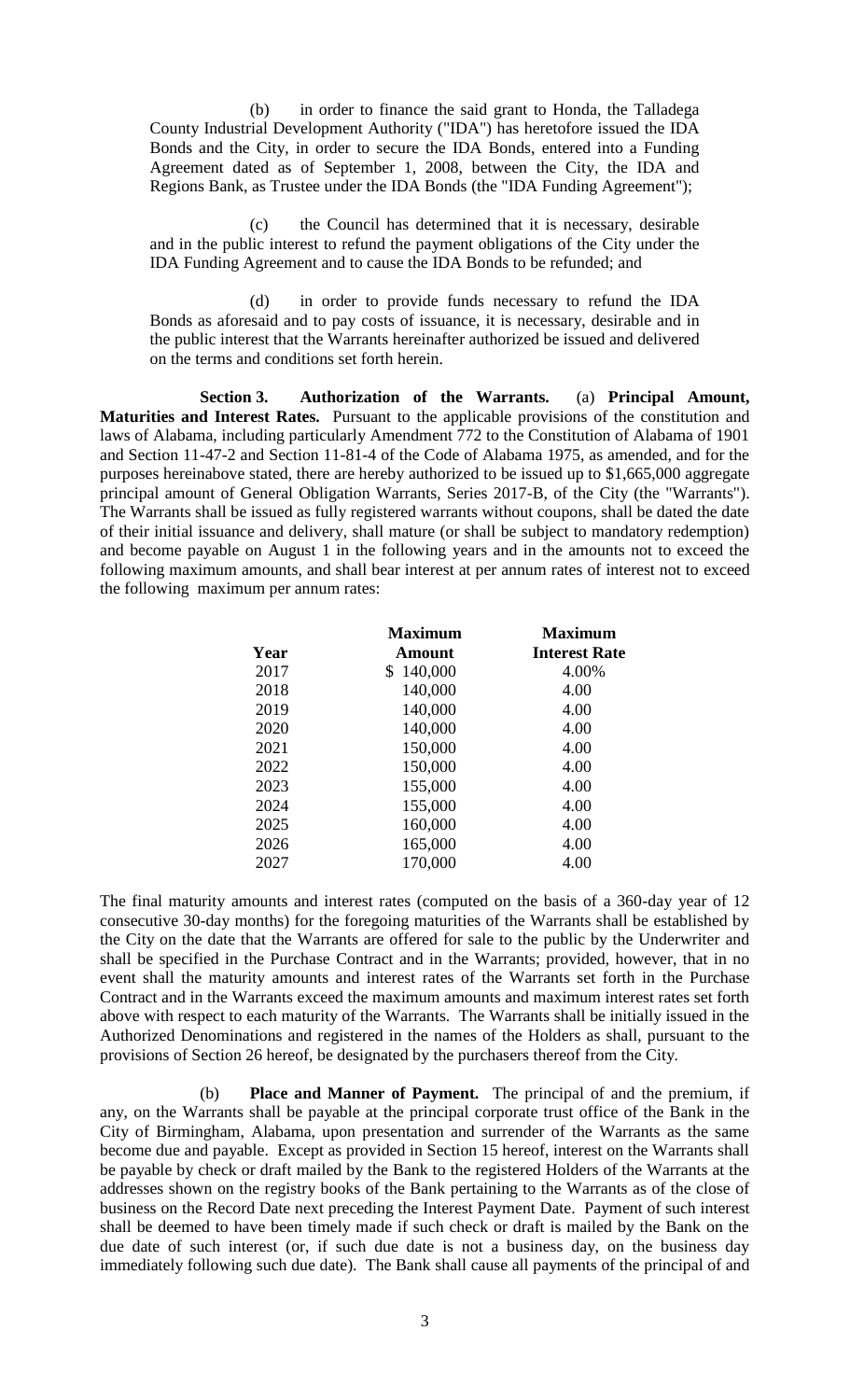the interest and premium, if any, on the Warrants to be accompanied by CUSIP numbers with appropriate dollar amounts for each CUSIP number.

(c) **Computation of Interest and Interest Payment Dates.** The Warrants shall bear interest from their date until their respective maturities at the per annum rates of interest set forth in the Purchase Contract (computed on the basis of a 360-day year of twelve consecutive 30-day months). Such interest shall be payable semiannually on each February 1 and August 1, commencing August 1, 2017, until and at the maturity of the Warrants. The Warrants shall bear interest after their respective maturities until paid at the per annum rate of interest for each such maturity set forth in the Purchase Contract.

**Section 4. Redemption Provisions.** (a) **Optional Redemption**. The Warrants shall be subject to redemption prior to their respective maturities, at the option of the City, as a whole or in part (but if in part, in multiples of \$5,000 with those of the maturities to be redeemed to be selected by the City at its discretion, and if less than all the Warrants of a single maturity are to be redeemed, those to be redeemed to be selected by the Bank by lot), on any date on or after February 1, 2027, or on or after such earlier date as shall be set forth in the Purchase Contract, and on any date thereafter, at and for a redemption price for each Warrant (or principal portion thereof) equal to the principal amount thereof to be redeemed plus accrued interest thereon to the date fixed for redemption.

(b) **Mandatory Redemption**. Provisions respecting mandatory redemption of the Warrants, if any, shall be as set forth in the Purchase Contract and in the Warrants.

(c) **Manner of Effecting Redemption.** Any such redemption or prepayment of the Warrants shall be effected in the following manner:

(i) **Call.** The City shall by Resolution or Ordinance call for redemption on a stated date when they are by their terms subject to redemption Warrants (or principal portions thereof) and shall recite in said Resolution or Ordinance (A) that the City is not in default in the payment of the principal of or the interest or premium, if any, on any of the Warrants, or (B) that all of the Warrants then outstanding are to be retired on the Redemption Date; provided, however, that no such Resolution or Ordinance shall be required in the case of any redemption of Callable Warrants if the redemption is one that is required by the provisions of subsection (b) of this Section 4.

(ii) **Notice by First Class Mail.** The Bank (on behalf of the City) shall cause to be forwarded by United States First Class Mail to the registered Holder of each of the Warrants the principal of which is to be redeemed, in whole or in part, at the address of such registered Holder as such address appears on the registry books of the Bank pertaining to the registration of the Warrants, a notice, dated the date such notice is mailed by the Bank, stating the following: that Warrants (identified by the complete name and date of the Warrants) in certain specified principal amounts (or portions thereof) bearing stated numbers, CUSIP numbers, interest rates and maturity dates, have been called for redemption and will become due and payable at the Redemption Price or Redemption Prices on a specified Redemption Date, and that all interest thereon will cease after the Redemption Date. Such notice shall be so mailed not more than sixty (60) nor less than thirty (30) days prior to the Redemption Date, but Holders of any Warrants may waive the requirements of this subsection with respect to the Warrants held by them without affecting the validity of the call for redemption of any other Warrants.

(iii) **Payment of Redemption Price.** The City shall make available at the Bank, on or prior to the Redemption Date, in immediately available funds, the total Redemption Price of the Warrants (or portions thereof) that are to be prepaid and redeemed on the Redemption Date.

The City and the Bank will, to the extent deemed by them to be practicable under the circumstances and to the extent permitted by law, comply with the standards set forth in the Securities and Exchange Commission's Exchange Act Release No. 23856 dated December 3,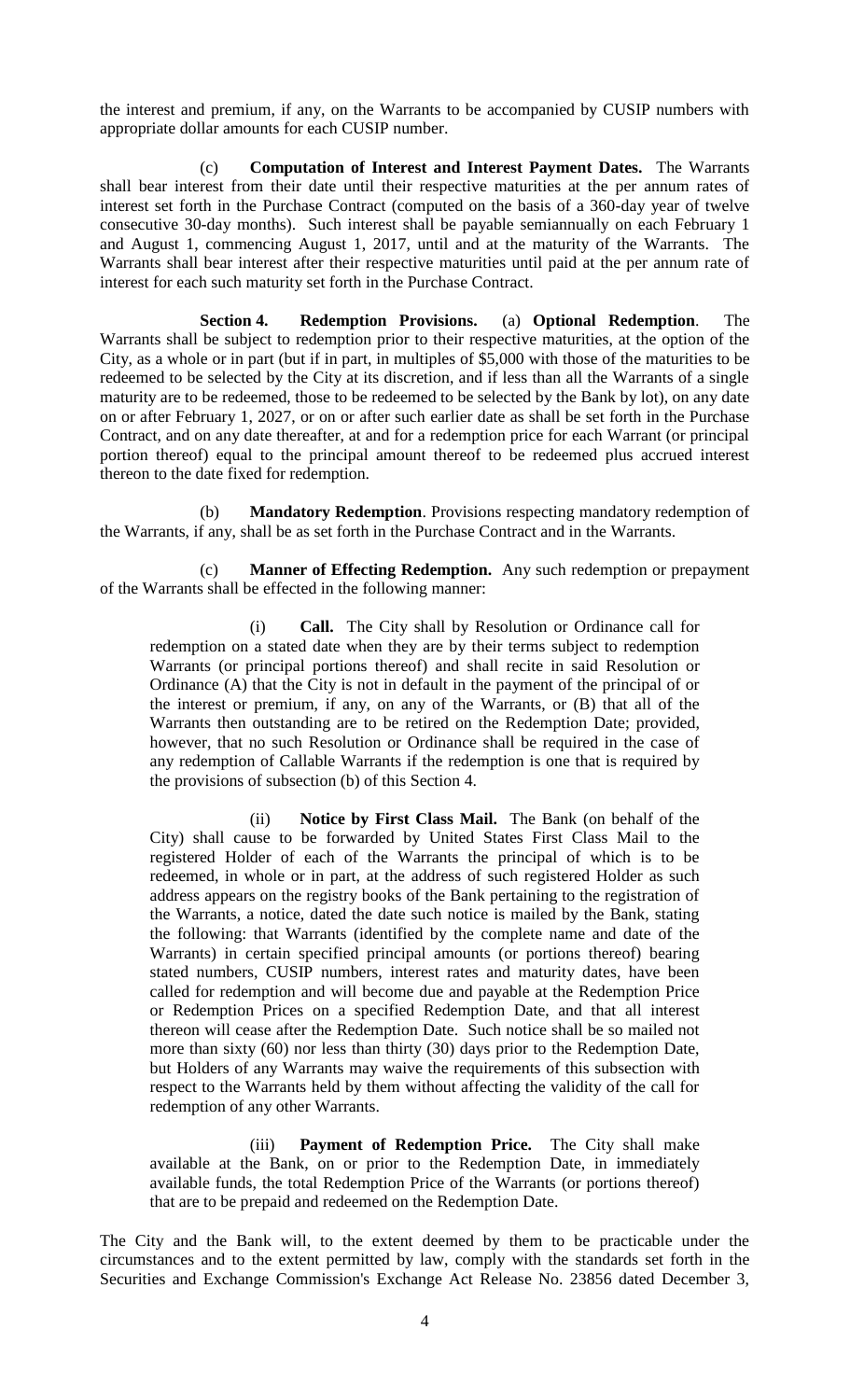1986, regarding redemption notices but their failure to do so shall not invalidate the redemption of any Warrants with respect to which the other requirements of this Section 4 have been satisfied. Upon compliance with the foregoing requirements on its part contained in this subsection (c), and if the City is not on the Redemption Date in default in the payment of the principal of or the interest or premium, if any, on any of the Warrants, the Warrants (or principal portions thereof) called for redemption shall become due and payable at the Redemption Price on the Redemption Date specified in such notice, anything herein or in the Warrants to the contrary notwithstanding, and the Holders thereof shall then and there surrender them for redemption; provided, however, that in the event that less than all of the outstanding principal of any Warrant is to be redeemed, the registered Holder thereof shall surrender the Warrant that is to be redeemed in part to the Bank in exchange, without expense to the Holder, for a new Warrant of like tenor except in a principal amount equal to the unredeemed portion of such Warrant. All future interest on the Warrants (or principal portions thereof) so called for redemption shall cease to accrue after the Redemption Date. Out of the moneys so deposited with it, the Bank shall make provision for payment of the Warrants (or principal portions thereof) so called for redemption at the Redemption Price and on the Redemption Date.

**Section 5. General Obligation.** The indebtedness evidenced and ordered paid by the Warrants is and shall be a general obligation of the City for payment of the principal of and the interest and premium, if any, on which the full faith and credit of the City are hereby irrevocably pledged.

**Section 6. Warrant Fund.** (a) **Payments therein and use and continuance thereof**. There is hereby created a special fund to be designated the "City of Talladega Series 2017-B Warrant Fund," for the purpose of providing for the payment of the principal of and interest and premium, if any, on the Warrants, at the respective maturities of said principal interest and premium, if any, which special fund shall be maintained until the principal of and the interest and premium, if any, on the Warrants have been paid in full. Payments into the Warrant Fund shall be made as follows:

(i) there shall be paid into the Warrant Fund, simultaneously with the issuance of the Warrants and out of the proceeds derived from the sale thereof, that portion, if any, of said proceeds which may be referable to the accrued interest received by the City; and

(ii) on or before July 25, 2017, and on or before each January 25 or July 25 thereafter until the principal of and interest on the Warrants shall have been paid in full, the City will pay into the Warrant Fund an amount equal to the sum of (A) the semiannual installment of interest that will mature on the Warrants on the next succeeding Interest Payment Date with respect thereto, plus (B) the principal that will mature on the Warrants on the then next succeeding Interest Payment Date; provided, however, that following payment into the Warrant Fund of any sum out of the proceeds from the sale of the Warrants, pursuant to the provisions of paragraph (i) of this subsection, there shall be credited one time on the amount required by this paragraph (ii) to be paid into the Warrant Fund an amount equal to any such sum so paid into the Warrant Fund pursuant to the provisions of the said paragraph (i).

There shall also be credited on the payments due under this subsection (a) to be made into the Warrant Fund all earnings on investments made pursuant to the provisions of subsection (d) of this Section 6, to the end that all moneys held in the Warrant Fund (exclusive of amounts held therein for the payment of matured but unpresented Warrants) shall be paid out for purposes for which the Warrant Fund was created within thirteen (13) months from the date such moneys first become available for such purposes. The Bank shall promptly notify the City of the receipt of such earnings and the amount thereof.

All moneys paid into the Warrant Fund shall be used only for payment of the principal of and the interest and premium, if any, on the Warrants, upon or after the respective maturities of such principal, interest and premium; provided, that, if at the final maturity of the Warrants, howsoever the same may mature, there shall be in the Warrant Fund moneys in excess of the amount required to retire the Warrants, then any such excess shall thereupon be returned to the City. When the amount of money on deposit in the Warrant Fund equals or exceeds the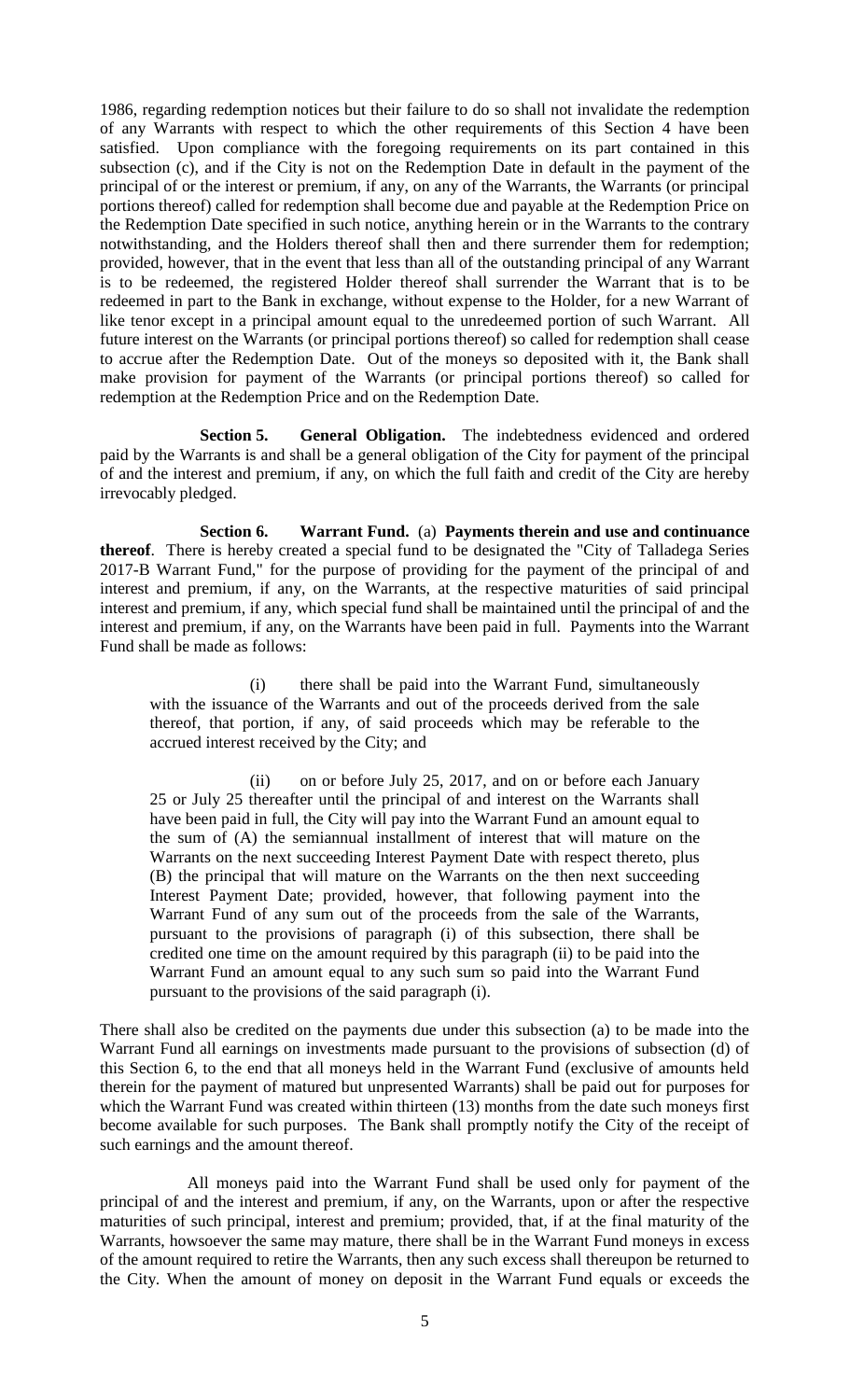aggregate of the principal and interest to their respective maturities on the Warrants at the time outstanding, no further payments need be made into the Warrant Fund except to make good the moneys paid therein which may become lost or which may not be immediately available for withdrawal under the provisions of this section. The City shall make the deposits into the Warrant Fund so that all amounts shall be available to the Bank in immediately available funds not later than 10:00 a.m., Birmingham, Alabama time on the last business day prior to the February 1 or August 1 with respect to which the payment is made.

(b) **Depository for Warrant Fund.** The City hereby designates the Bank as the depository for the Warrant Fund with respect to payment of principal of and the interest and premium, if any, on the Warrants. In the event that the Bank should at any time decline to act as such depository, or should resign as such depository, or should cease to be a member of the Federal Deposit Insurance Corporation (or any agency which may succeed to its duties), or should cease to be duly qualified and doing business within the State of Alabama or should cease to be a qualified public depository as described in Code of Alabama Section 41-14A-2, then the Council shall by Resolution or Ordinance designate a successor to such depository; provided that any such successor depository shall be and remain a member of the Federal Deposit Insurance Corporation (or of any agency which may succeed to its duties) and shall be and remain duly qualified and doing business in the State of Alabama.

(c) **Trust Nature of and Security for the Warrant Fund.** The Warrant Fund shall be and at all times remain public funds impressed with a trust for the purpose for which the Warrant Fund is herein created. Each depository for the Warrant Fund shall at all times keep the moneys on deposit with it in the Warrant Fund continuously secured for the benefit of the City and the Holders of the Warrants either:

(i) by holding on deposit as collateral security, United States Securities or other marketable securities eligible as security for the deposit of trust funds under regulations of the Board of Governors of the Federal Reserve System, having a market value (exclusive of accrued interest) not less than the amount of moneys on deposit in the Warrant Fund, or

(ii) if the furnishing of security in the manner provided in the foregoing clause (i) of this sentence is not permitted by the then applicable law and regulations, then in such other manner as may be required or permitted by the applicable state and federal laws and regulations respecting the security for, or granting a preference in the case of, the deposit of public funds;

provided, however, that it shall not be necessary for such depository so to secure any portion of the moneys on deposit in the Warrant Fund that may be insured by the Federal Deposit Insurance Corporation (or by any agency that may succeed to its duties) or any portion of the said moneys that may be invested pursuant to the provisions of subsection (d) of this Section 6.

(d) **Investment of Moneys in the Warrant Fund.** So long as the City shall not be in default hereunder it may, at any time and from time to time as it in its sole discretion shall deem advisable, cause to be invested in Eligible Investments any or all of the moneys in the Warrant Fund; provided, that, each such investment shall mature not later than the Interest Payment Date next following the date such investment is made. In the event of any such investment, the securities in which the investment is made shall become a part of the Warrant Fund and shall be held by the depository for the moneys so invested to the same extent as if they were moneys on deposit in the Warrant Fund. The City may likewise at any time and from time to time cause any securities in which any such investment shall be made to be sold or otherwise converted into cash, whereupon the net proceeds derived from any such sale or conversion, after payment of all necessary expenses incident to such sale or conversion, shall become a part of the Warrant Fund. Each depository for the Warrant Fund shall be fully protected in making investments, sales, and conversions of any such securities upon direction given to it by the City.

**Section 7. Form of Warrants.** The Warrants shall be in substantially the following form: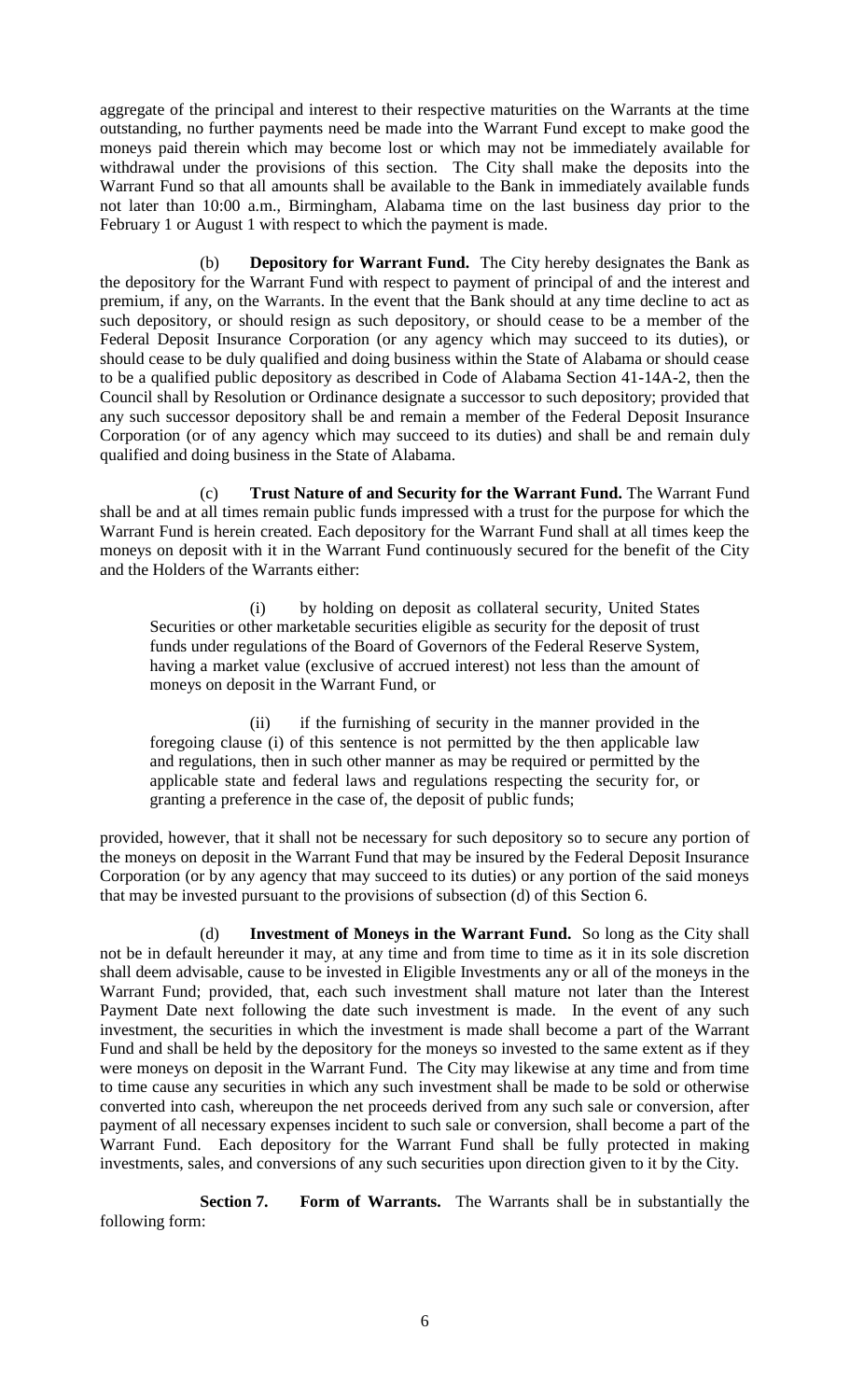*Unless this Warrant is presented by an authorized representative of The Depository Trust Company, a New York corporation ("DTC"), to the City or its agent for registration of transfer, exchange, or payment, and any Warrant issued is registered in the name of Cede & Co. or in such other name as is requested by an authorized representative of DTC (and any payment is made to Cede & Co. or to such other entity as is requested by an authorized representative of DTC), ANY TRANSFER, PLEDGE, OR OTHER USE HEREOF FOR VALUE OR OTHERWISE BY OR TO ANY PERSON IS WRONGFUL inasmuch as the registered owner hereof, Cede & Co., has an interest herein.*

## **UNITED STATES OF AMERICA**

#### **STATE OF ALABAMA**

### **CITY OF TALLADEGA**

### **GENERAL OBLIGATION WARRANT SERIES 2017-B**

Interest Rate Maturity Date CUSIP Number

Subject to prior payment and other provisions as herein provided

The City Treasurer of the City of Talladega, Alabama, a municipal corporation under the laws of Alabama (the "City"), is hereby ordered and directed to pay to **CEDE & CO.**, or registered assigns, the principal sum of

\_\_\_\_\_\_\_\_\_\_\_\_\_\_\_\_\_\_\_\_\_\_\_\_\_\_\_\_\_\_\_\_\_\_\_\_\_\_\_\_\_\_\_\_\_\_\_\_ DOLLARS

on the date specified above with interest thereon from the date hereof until the maturity hereof at the per annum rate of interest specified above (computed on the basis of a 360-day year of twelve consecutive 30-day months), payable on August 1, 2017, and semiannually thereafter on each February 1 and August 1 thereafter until the due date hereof.

The principal of and the premium (if any) on this Warrant shall be payable only upon presentation and surrender of this Warrant at the corporate trust office of Regions Bank (the "Bank") in the City of Birmingham, Alabama, or its successor under the Ordinance hereinafter referred to. Interest on this Warrant shall be remitted by the Bank to the then registered holder hereof at the address shown on the registry books of the Bank pertaining to the Warrants as of the close of business on the fifteenth (15th) calendar day of the month next preceding each February 1 or August 1, as the case may be. The Ordinance hereinafter referred to provides that all payments by the City or the Bank to the person in whose name a Warrant is registered shall to the extent thereof fully discharge and satisfy all liability for the same. Payment of such interest shall be deemed to have been timely made if such check or draft is mailed by the Bank on the due date of such interest. Any transferee of this Warrant takes it subject to all payments of principal and interest in fact made with respect hereto.

This Warrant is one of a duly authorized issue of Warrants designated "General Obligation Warrants, Series 2017-B," dated the date of their initial issuance and delivery, and aggregating \$1,665,000 in principal amount (the "Warrants"). This Warrant is issued pursuant to the applicable provisions of the constitution and laws of the State of Alabama, including particularly Amendment 772 to the Constitution of Alabama of 1901, Section 11-47-2 and Section 11-81-4 of the Code of Alabama 1975, as amended, and an ordinance (the "Ordinance") of the City duly adopted by the governing body of the City on May 1, 2017.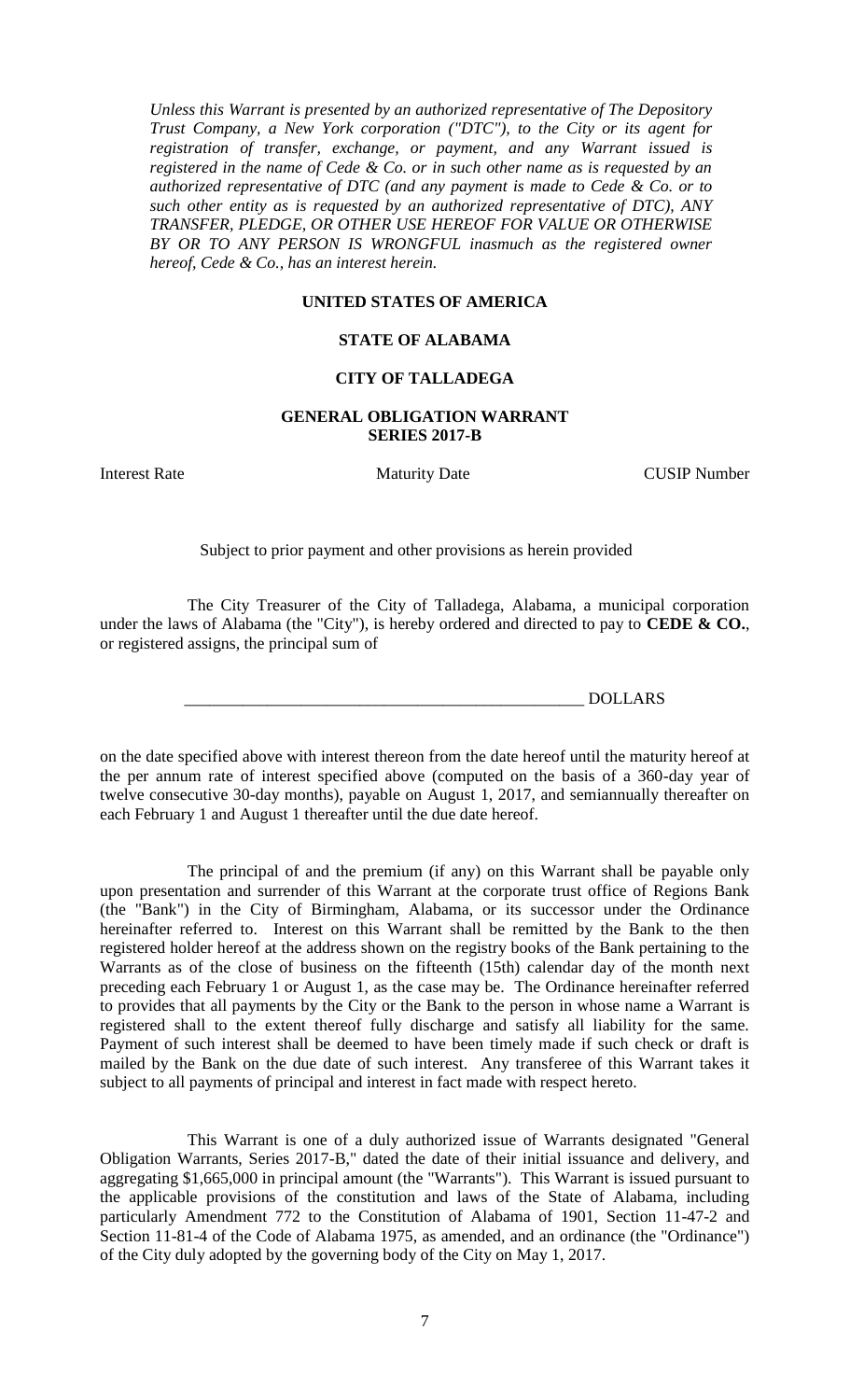Those of the Warrants having a stated maturity on August 1, \_\_\_\_, and thereafter, shall be subject to redemption prior to their respective maturities, at the option of the City, as a whole or in part (but if in part, in multiples of \$5,000 with those of the maturities to be redeemed to be selected by the City at its discretion, and if less than all the Warrants of a single maturity are to be redeemed, those to be redeemed to be selected by the Bank by lot), on \_\_\_\_\_\_\_\_\_\_\_\_ 1, \_\_\_\_, and on any date thereafter, at and for a redemption price for each Warrant (or principal portion thereof) equal to the principal amount thereof plus accrued interest thereon to the date fixed for redemption.

[Those of the Warrants having a stated maturity in \_\_\_\_ and \_\_\_\_ are subject to mandatory redemption as follows:]

The Ordinance requires that written notice of the call for redemption of this Warrant (or portion of the principal thereof) be forwarded by United States First Class Mail to the registered owner hereof, not less than thirty (30) nor more than sixty (60) days prior to the date fixed for redemption. In the event that less than all the outstanding principal of this Warrant is to be redeemed, the registered holder hereof shall surrender this Warrant to the Bank in exchange for a new Warrant of like tenor herewith except in a principal amount equal to the unredeemed portion of this Warrant. Upon the giving of notice of redemption in accordance with the provisions of the Ordinance, the Warrants (or principal portions thereof) so called for redemption shall become due and payable on the date specified in such notice, anything herein or in the Ordinance to the contrary notwithstanding, and the holders thereof shall then and there surrender them for redemption, and all future interest on the Warrants (or principal portions thereof) so called for redemption shall cease to accrue after the date specified in such notice, whether or not the Warrants are so presented.

By the execution of this Warrant, the City acknowledges that it is indebted to the payee hereof in the principal amount hereof in accordance with the terms hereof. The indebtedness evidenced and ordered paid by this Warrant is a general obligation of the City for the payment of the principal of and the interest and premium, if any, on which the full faith and credit of the City have been irrevocably pledged.

It is hereby certified and recited that the indebtedness evidenced and ordered paid by this Warrant is lawfully due without condition, abatement or offset of any description; that this Warrant has been registered in the manner provided by law; that all conditions, actions and things required by the constitution and laws of the State of Alabama to exist, be performed or happen precedent to and in the issuance of this Warrant do exist, have been performed and have happened; and that the indebtedness evidenced and ordered paid by this Warrant, together with all other indebtedness of the City, was at the time the same was created and is now within every debt and other limit prescribed by the constitution and laws of the State of Alabama.

The Warrants are issuable only as fully registered Warrants in the denomination of \$5,000 or any integral multiple thereof. Provision is made in the Ordinance for the exchange of Warrants for a like aggregate principal amount of Warrants of the same maturity and in authorized denomination, all upon the terms and subject to the conditions set forth in the Ordinance.

This Warrant is transferable by the registered holder hereof, in person or by authorized attorney, only on the books of the Bank (the registrar and transfer agent of the City) and only upon surrender of this Warrant to the Bank for cancellation, and upon any such transfer a new Warrant of like tenor hereof will be issued to the transferee in exchange therefor, all as more particularly described in the Ordinance. Each holder, by receiving or accepting this Warrant, shall consent and agree and shall be estopped to deny that, insofar as the City and the Bank are concerned, this Warrant may be transferred only in accordance with the provisions of the Ordinance.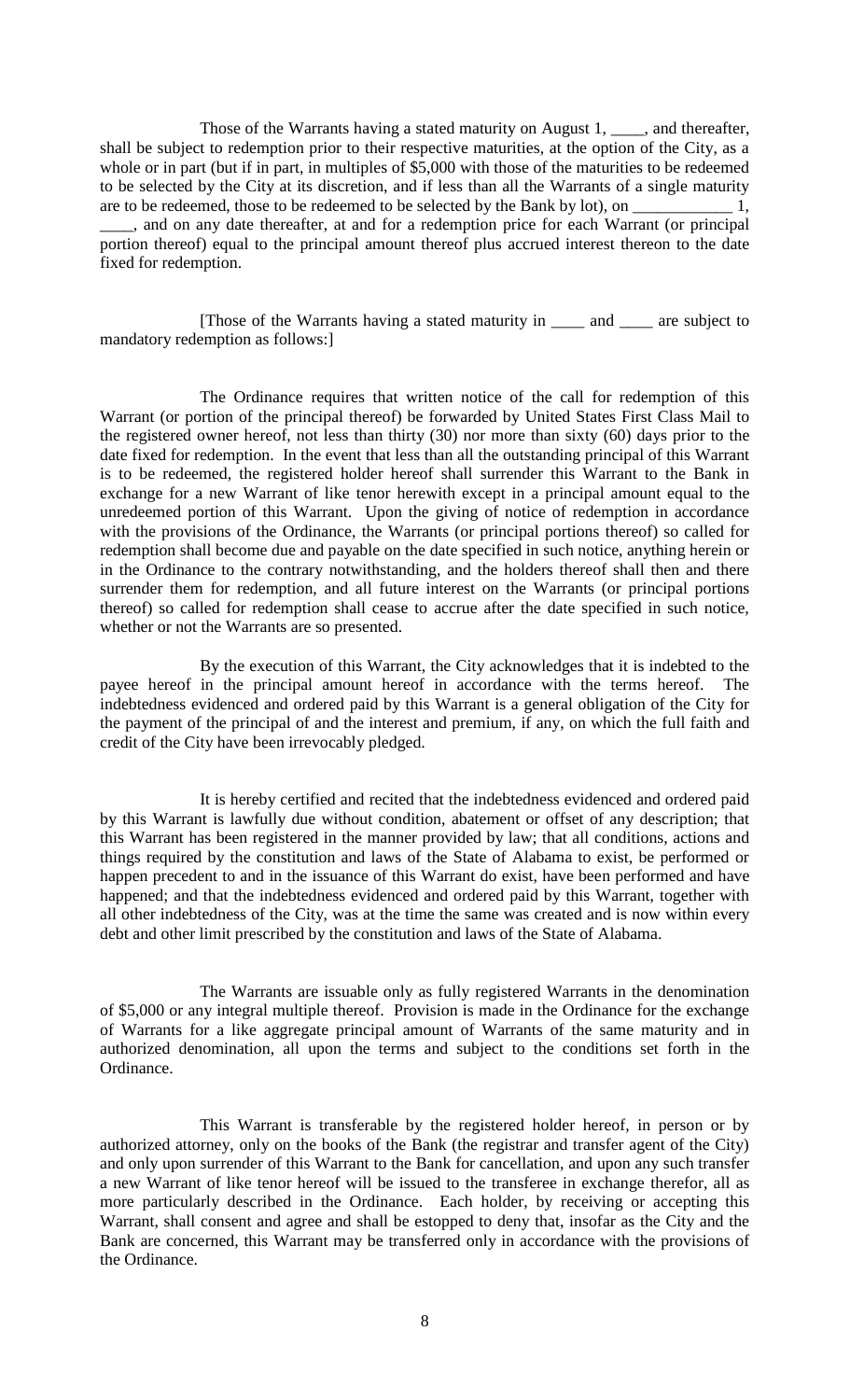In the event that this Warrant (or any principal portion hereof) is duly called for redemption, the Bank shall not be required to register, transfer or exchange this Warrant during the period of forty-five (45) days next preceding the date fixed for its redemption.

Execution by the Bank of its registration certificate hereon is essential to the validity hereof.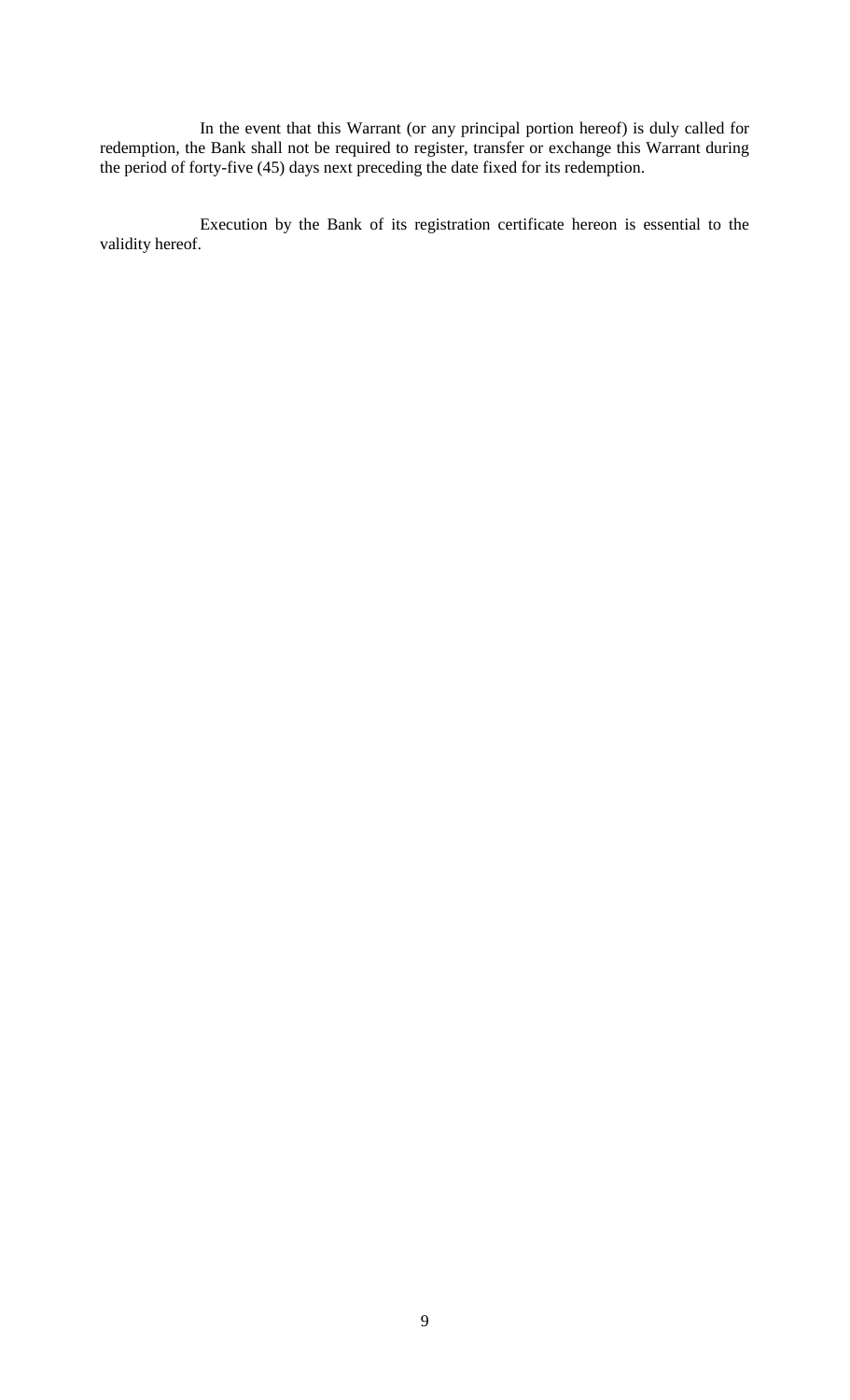**IN WITNESS WHEREOF**, the City has caused this Warrant to be executed with the signature of its City Manager, has caused its corporate seal to be hereunto impressed, has caused this Warrant to be attested by the signature of its City Clerk, and has caused this Warrant to be dated \_\_\_\_\_\_\_\_\_\_\_\_\_\_\_\_\_\_\_, 2017.

# **CITY OF TALLADEGA**

By City Manager

 $[S E A L]$ 

Attest:

City Clerk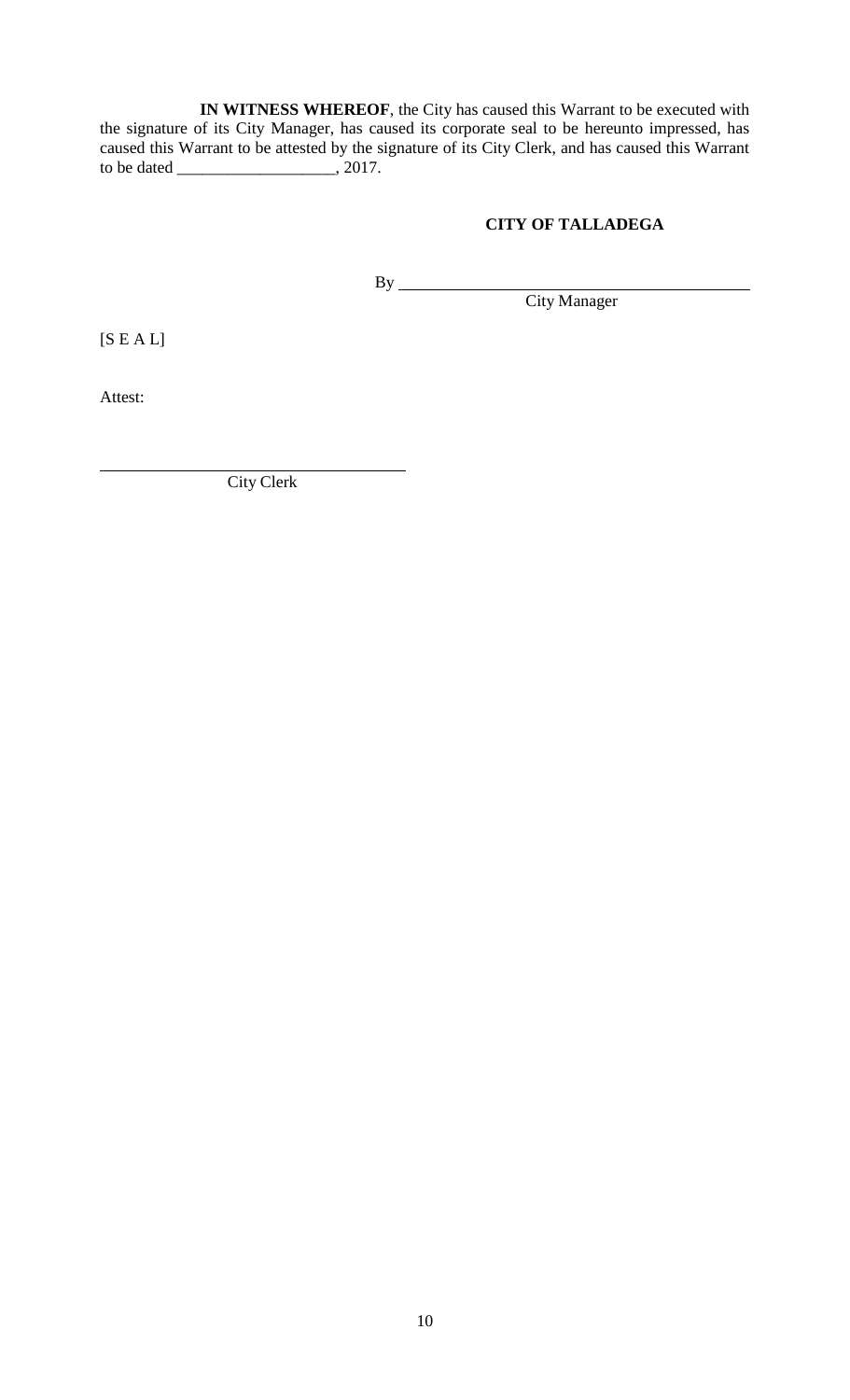# **Form of Registration Certificate**

Date of Registration: \_\_\_\_\_\_\_\_\_\_\_\_\_\_\_\_\_, 2017

This Warrant was registered in the name of the above-registered owner on the date hereinabove set forth.

> **REGIONS BANK** Birmingham, Alabama

By:

Its Authorized Officer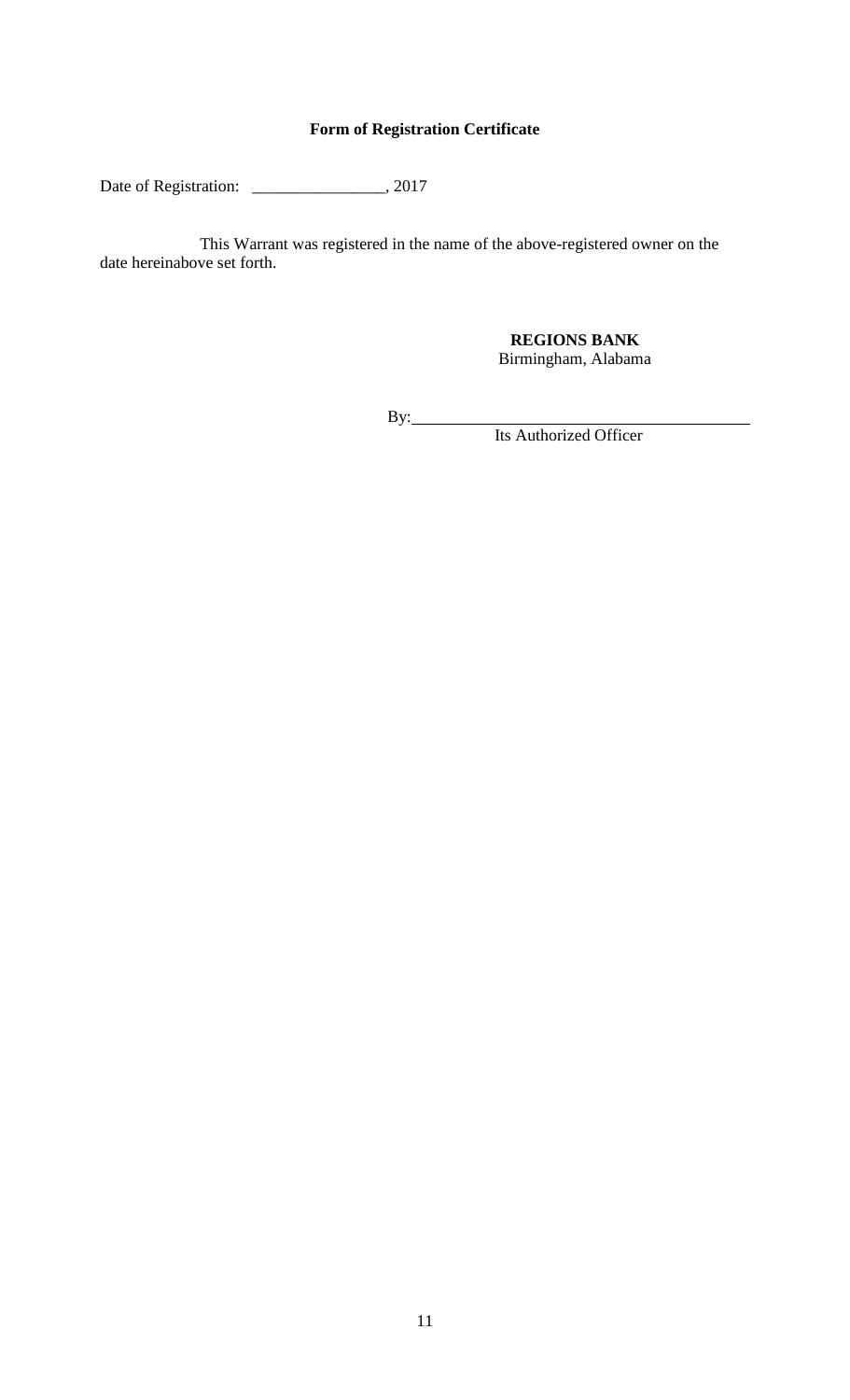## **Form of Assignment**

| For value received                                                                                             | hereby sell(s), $assign(s)$                    |
|----------------------------------------------------------------------------------------------------------------|------------------------------------------------|
| and transfer(s) unto                                                                                           | the within Warrant and hereby                  |
| $irrevocably constitute(s) and a point(s)$                                                                     | $\overline{\phantom{a}}$ , attorney, with full |
| power of substitution in the premises, to transfer this Warrant on the books of the within-<br>mentioned Bank. |                                                |

Dated this \_\_\_\_\_\_ day of \_\_\_\_\_\_\_\_\_\_\_\_\_\_\_\_\_\_\_\_\_\_, \_\_\_\_\_\_\_\_\_\_.

NOTE: The signature on this assignment must correspond with the name of the registered owner as it appears on the face of the within Warrant in every particular, without alteration, enlargement or change whatsoever.

Signature guaranteed:

(Bank, Trust Company or Firm) \*

By

(Authorized Officer)

Its Medallion Number:

\*Signature(s) must be guaranteed by an eligible guarantor institution which is a member of a recognized signature guarantee program, i.e., Securities Transfer Agents Medallion Program (STAMP), Stock Exchanges Medallion Program (SEMP), or New York Stock Exchange Medallion Signature Program (MSP).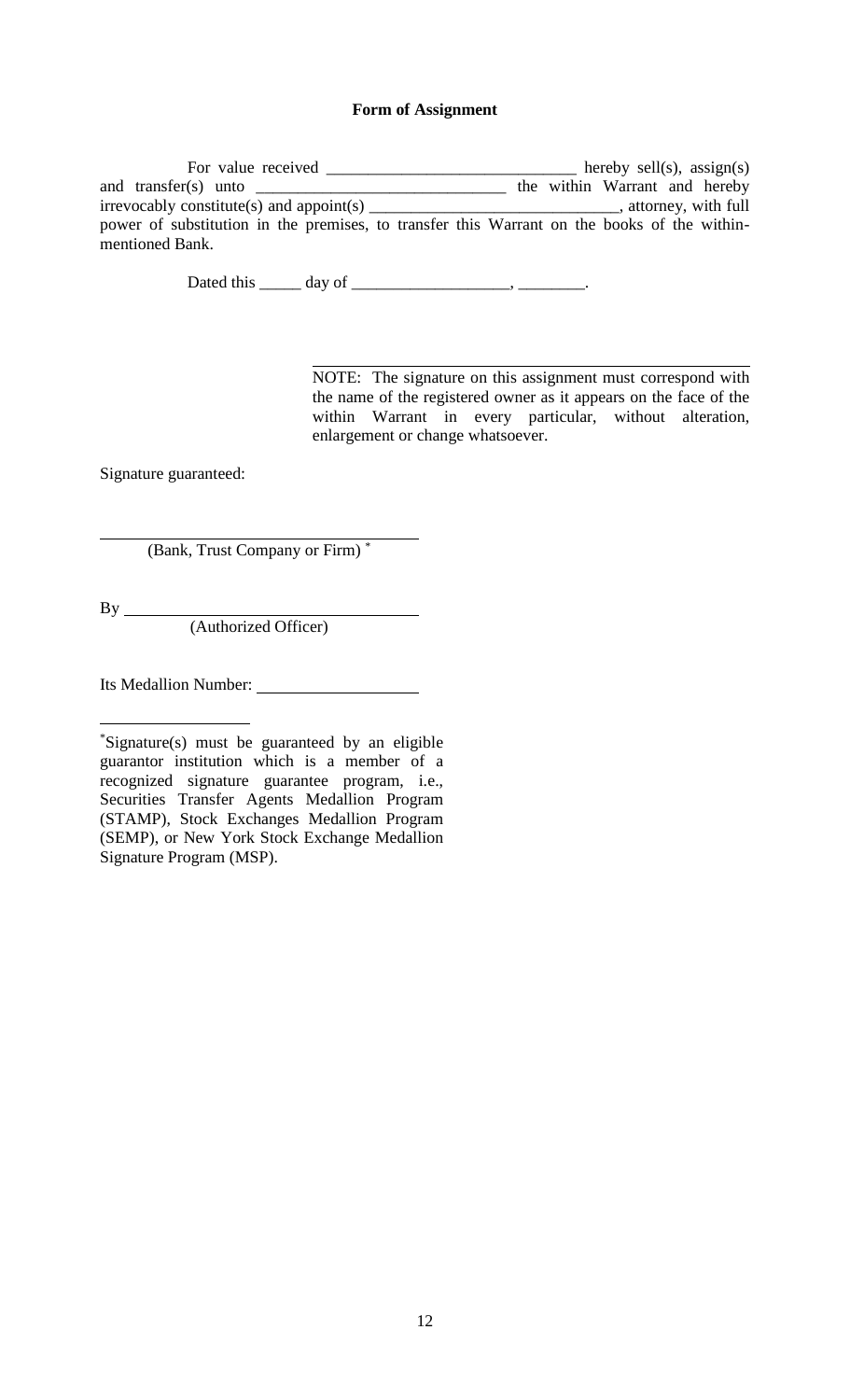#### **Form of Validation Certificate**

Validated and confirmed by judgment of the Circuit Court of Talladega County, State of Alabama, entered on the day of \_\_\_\_\_\_\_\_\_\_\_\_\_\_, 2017.

By

Clerk, Circuit Court of Talladega County, Alabama

**Section 8. Execution of Warrants by the City.** The Warrants shall be executed on behalf of the City by the City Manager and attested by the City Clerk, and the seal of the City shall be impressed on the Warrants. Signatures on the Warrants by persons who are officers of the City at the times such signatures were written or printed shall continue to be effective although such persons cease to be such officers prior to the delivery of the Warrants, whether initially issued or exchanged for Warrants of different denominations from those initially issued.

**Section 9. Registration Certificate on Warrants.** A Registration Certificate by the Bank, in substantially the form hereinabove recited, duly executed by the manual signature of an authorized officer of the Bank, shall be endorsed on the Warrants and shall be essential to its validity.

**Section 10. Registration and Transfer of Warrants.** All Warrants shall be registered as to both principal and interest, and shall be transferable only on the registry books of the Bank. The Bank shall be the registrar and transfer agent of the City and shall keep at its office proper registry and transfer books in which it will note the registration and transfer of such Warrants as are presented for those purposes, all in the manner and to the extent hereinafter specified.

No transfer of a Warrant shall be valid hereunder except upon presentation and surrender of such Warrant at the office of the Bank with written power to transfer signed by the registered owner thereof in person or by duly authorized attorney, properly stamped if required, in form and with guaranty of signature satisfactory to the Bank, whereupon the City shall execute, and the Bank shall register and deliver to the transferee, a new Warrant, registered in the name of such transferee and of like tenor as that presented for transfer. The person in whose name a Warrant is registered on the books of the Bank shall be the sole person to whom or on whose order payments on account of the principal thereof and of the interest and premium, if any, thereon may be made. Each Holder of any of the Warrants, by receiving or accepting such Warrant, shall consent and agree and shall be estopped to deny that, insofar as the City and the Bank are concerned, the Warrants may be transferred only in accordance with the provisions of this Ordinance.

Each transferee of a Warrant takes it subject to all payments of principal and interest in fact made with respect thereto.

**Section 11. Exchange of Warrants.** Upon the request of the Holder of one or more Warrants, the City shall execute, and the Bank shall register and deliver, upon surrender to the Bank of such Warrant or Warrants in exchange thereof, a Warrant or Warrants in different Authorized Denominations of the same maturity and interest rate and together aggregating the same principal amount as the then unpaid principal of the Warrant or Warrants so surrendered, all as may be requested by the person surrendering such Warrant or Warrants. All Warrants surrendered for exchange pursuant to the provisions of this Section 11 shall be accompanied by a written power to transfer signed by the registered owner thereof in person or by duly authorized attorney, properly stamped if required, in form and with guaranty of signature satisfactory to the Bank.

**Section 12. Expenses of Registration, Transfer and Exchange.** Any registration, transfer or exchange of any of the Warrants shall be made without charge to the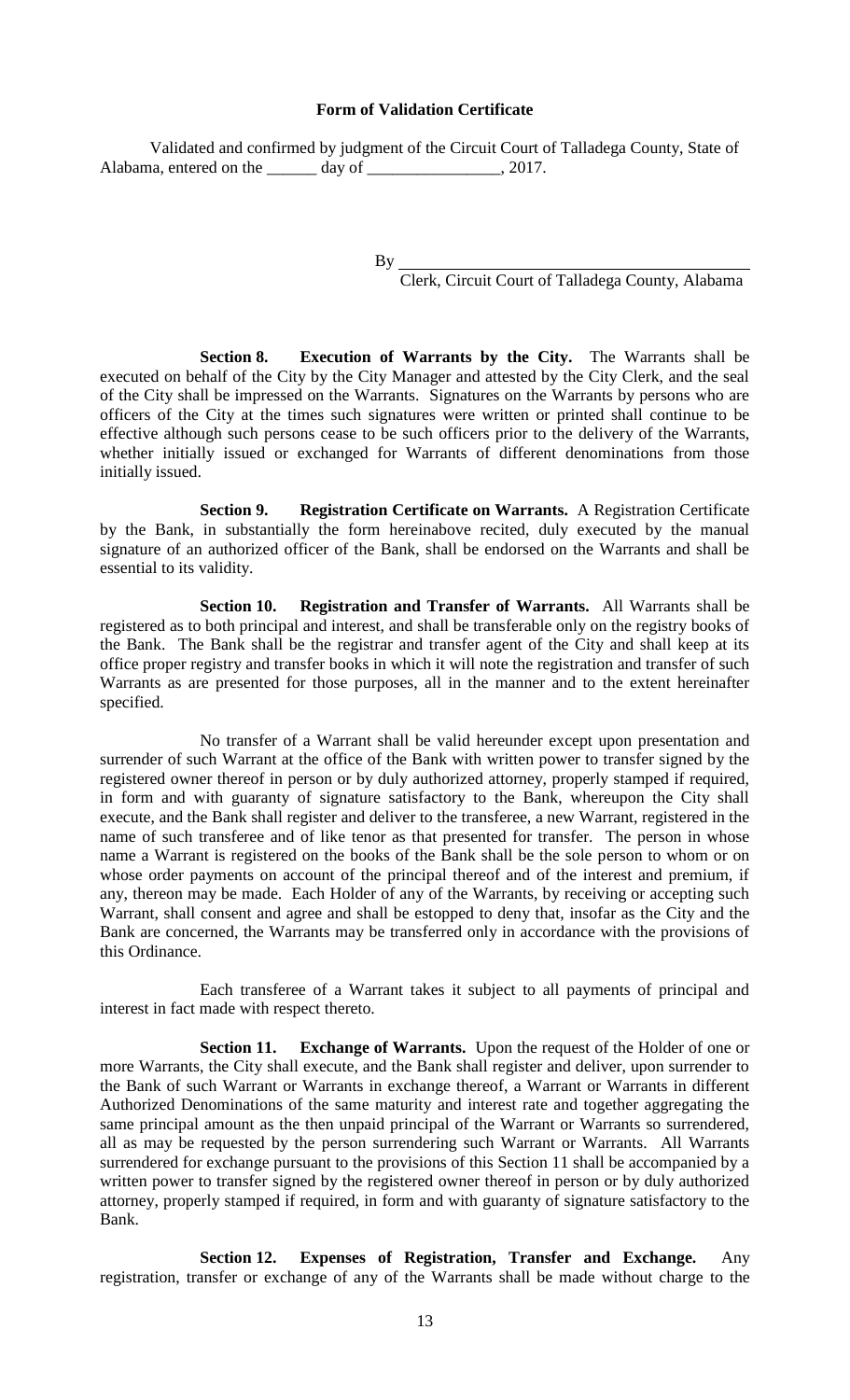Holders thereof, except that (a) the Holder requesting any such registration, transfer or exchange shall pay all taxes and other governmental charges required to be paid in connection with such registration, transfer or exchange, and (b) the Holder shall pay any expenses incurred in connection with the replacement of a mutilated, lost, stolen or destroyed Warrant in accordance with Section 17 hereof.

**Section 13. Time Limits on Registration, Transfer or Exchange.** If any Warrant is called for redemption in whole or in part, the Bank shall not be required to register, transfer or exchange such Warrant during the period of forty-five (45) days next preceding the Redemption Date.

**Section 14. Accrual of Interest on Warrants.** All Warrants issued prior to August 1, 2017, in exchange for Warrants initially delivered, shall bear interest from the date of initial issuance and delivery of the Warrants, and all Warrants issued after August 1, 2017, shall bear interest from the February 1 or August 1, as the case may be, next preceding the date of such Warrant's registration and delivery unless (a) such date of registration and delivery is a February 1 or an August 1, in which event such Warrant shall bear interest from the date of its registration and delivery, or (b) at the time of such registration and delivery the City is in default in the payment of interest on the Warrant in lieu of which such new Warrant is issued, in which event such new Warrant shall bear interest from the last Interest Payment Date to which interest has previously been paid or made available for payment on the Warrant in lieu of which such new Warrant is issued. The preceding provision shall be construed to the end that the issuance of a Warrant shall not affect any gain or loss in interest to the Holder thereof.

**Section 15. Persons to Whom Payment of Interest on Warrants Is to Be Made.** Interest on the Warrants shall, except as provided in the next succeeding paragraph of this Section 15, be payable in lawful money of the United States of America by check or draft mailed by the Bank to the Holders of the Warrants at the addresses shown on the registry books of the Bank pertaining to the Warrants as of the close of business on the Record Date next preceding the Interest Payment Date.

Any provision hereof to the contrary notwithstanding, Overdue Interest shall not be payable to a Holder of Warrants solely by reason of such Holder having been the Holder on the Record Date next preceding the Interest Payment Date on which such interest became due and payable, but shall be payable by the Bank as follows:

(a) Not less than ten (10) days following receipt by the Bank of immediately available funds in an amount sufficient to enable the Bank to pay all Overdue Interest, the Bank shall fix an Overdue Interest Payment Date for payment of such Overdue Interest.

(b) Such Overdue Interest Payment Date fixed by the Bank shall be a date not more than twenty (20) days following the expiration of the period described in the foregoing subparagraph (a).

(c) Overdue Interest shall be paid by check or draft mailed by the Bank to the persons in whose names the Warrants were registered in the registry books of the Bank pertaining to the Warrants on the Overdue Interest Payment Date.

Payment of Overdue Interest in the manner herein prescribed to the persons in whose names the Warrants were registered on the Overdue Interest Payment Date shall fully discharge and satisfy all liability for the same.

**Section 16. Persons Deemed Owners of Warrants.** The City and the Bank may deem and treat the person in whose name a Warrant is registered as the absolute owner thereof for all purposes; they shall not be affected by notice to the contrary; and all payments by any of them to the person in whose name a Warrant is so registered, shall to the extent thereof fully discharge and satisfy all liability for the same.

**Section 17. Replacement of Mutilated, Lost, Stolen or Destroyed Warrants.** In the event any Warrant is mutilated, lost, stolen or destroyed, the City may execute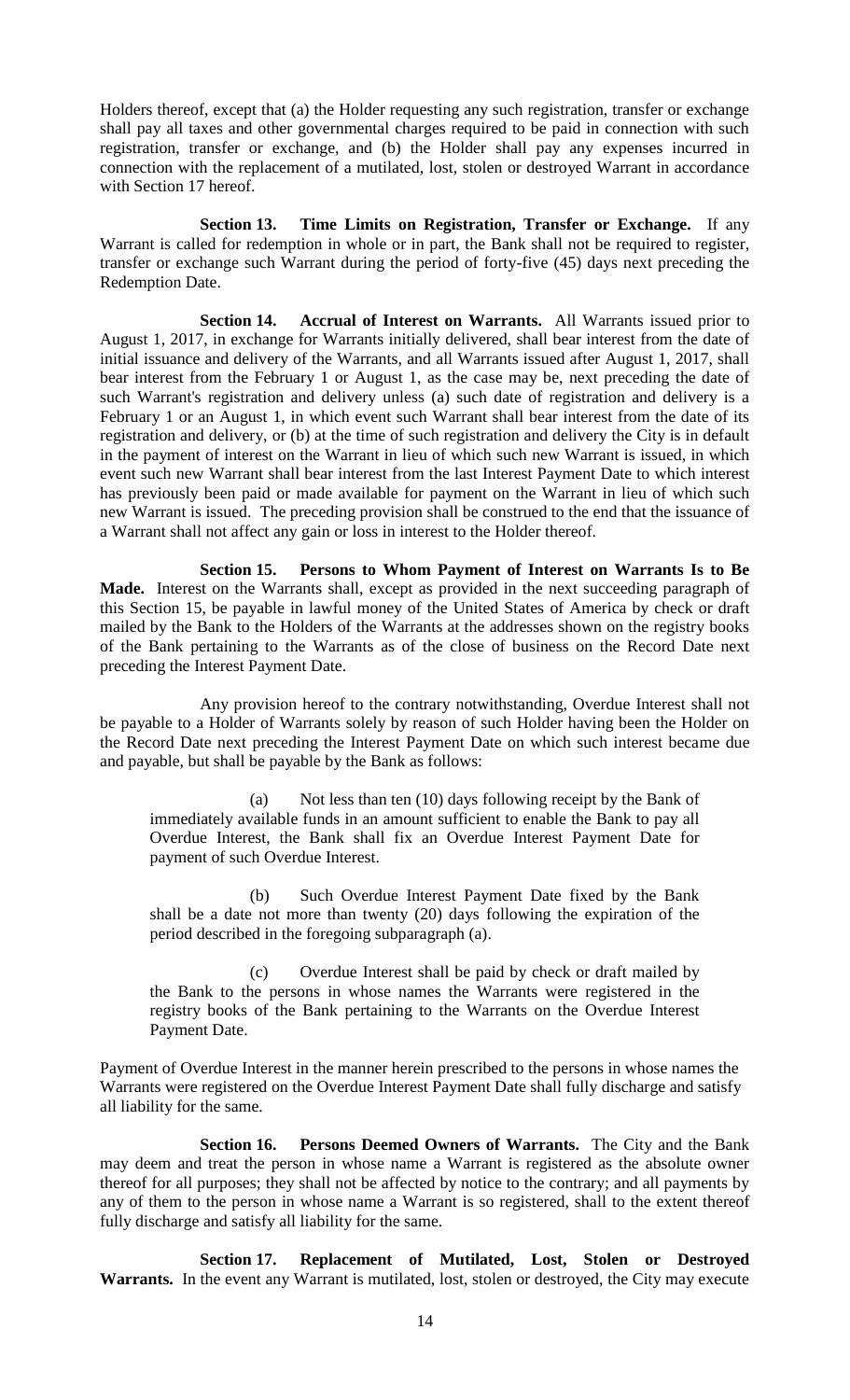and the Bank shall thereupon register and deliver a new Warrant of like tenor as that mutilated, lost, stolen or destroyed; provided that (a) in the case of any such mutilated Warrant, such Warrant is first surrendered to the City and the Bank, and (b) in the case of any such lost, stolen or destroyed Warrant, there is first furnished to the City and the Bank evidence of such loss, theft or destruction satisfactory to each of them, together with indemnity satisfactory to each of them. The City may charge the Holder with the expense of issuing any such new Warrant.

In lieu of issuing a new Warrant to replace any mutilated, lost, stolen or destroyed Warrant which shall have already matured or been called for redemption, the Bank may pay such Warrant at or after the maturity or Redemption Date applicable thereto if the Holder of such Warrant satisfies the same terms and conditions as those provided in the preceding provisions of this Section 17 for the replacement of such Warrant. Any mutilated Warrant surrendered to the Bank pursuant to the terms of this Section 17 shall be destroyed by the Bank after a Warrant in replacement thereof has been issued.

**Section 18. Retention of Moneys for Payment of Warrants.** The amounts held by the Bank for the payment of the principal of and interest on any Warrants due on any date shall, pending such payment, be held in trust by the Bank of the holders of the Warrants entitled thereto, and for the purposes of this Ordinance the principal of and interest on such Warrants shall no longer be considered to be unpaid. All liability of the City to the Holders of such Warrants and all rights of such Holders against the City under the Warrants or under this Ordinance shall thereupon cease and terminate, and the sole right of such Holders shall thereafter be against such funds. If any Warrant shall not be presented for payment within a period of one (1) year following the date when such Warrant becomes due, whether by maturity, redemption or otherwise, or if the check or draft providing for any payment of interest on any Warrant shall not have been negotiated within such period, the Bank shall return to the City any moneys theretofore held by it for payment of such Warrant or such interest.

**Section 19. Cancellation of Warrants.** The Bank shall forthwith cancel all Warrants which have been paid by it, whether by maturity, redemption or otherwise, and shall destroy such Warrants and deliver a certificate to that effect to the City.

**Section 20.** (a) **Appointment of Bank and Acceptance or Duties.** The Bank is hereby designated and appointed and shall act as registrar, transfer agent and paying agent with respect to the Warrants. The Bank shall signify its acceptance of the duties of the Bank under this Ordinance by filing with the City a written acceptance thereof not later than the date of the issuance of the Warrants. In such acceptance the Bank shall accept and agree to perform the duties required by this Ordinance, either expressly or by reasonable implication, subject, however, to the following conditions:

(i) The Bank shall undertake to perform such duties and only such duties as are specifically set forth in this Ordinance, and no implied covenants or obligations shall be read into this Ordinance against the Bank.

(ii) The Bank need not recognize a Holder of a Warrant as such without the satisfactory establishment of title to such Warrant as shown on the registry books of the Bank.

(iii) The Bank may be a Holder or a pledgee of any of the Warrants as if not Bank hereunder.

(iv) The Bank shall not be liable for the proper application of any moneys other than those that may be paid to or deposited with it.

(v) The Bank shall not be liable to pay or allow interest on any moneys to be held by it under this Ordinance or otherwise to invest any such moneys, except as specifically required by this Ordinance or as may be required by law or other written agreement between the City and the Bank.

(vi) The Bank may make any investments permitted or required hereby through its own investment department, and any Eligible Investments issued or held by it hereunder shall be deemed investments and not deposits.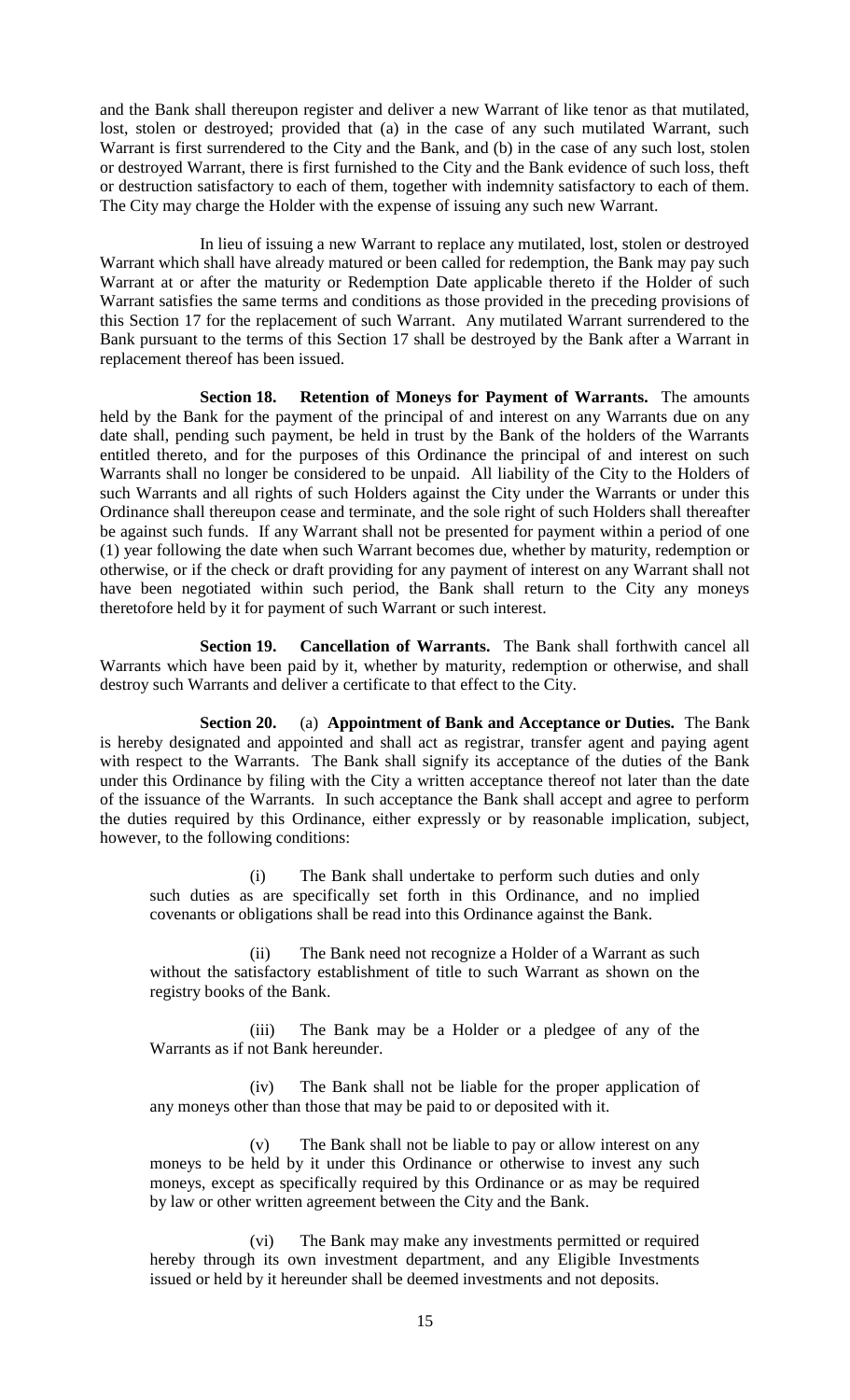(vii) The Bank shall, upon reasonable request, inform the City of the amount at the time on deposit in any of the special funds or accounts created hereunder.

(b) **Bank to Maintain Registration Records.** The Bank will keep on file at its principal corporate trust office registration records listing the names and addresses of the holders of the Warrants and proper records of account relating to the receipt, disbursement, investment, allocation and application of moneys under this Ordinance.

(c) **Resignation by Bank.** The Bank and any successor Bank may resign and be discharged from the duties under this Ordinance by causing written notice specifying the effective date, postage prepaid, to the City and to every Holder of a Warrant. Unless the effective date of the Bank's resignation shall coincide with the appointment of a successor Bank by the Holders of the Warrants as herein provided, such date shall be at least thirty (30) days after the date on which notice to the City and the Holders of the Warrants shall have been mailed.

(d) **Removal of Bank.** The Bank may be removed at any time by an instrument or concurrent instruments in writing delivered to the Bank and to the City and signed by the Holders of a majority in aggregate principal amount of the Warrants then outstanding.

(e) **Appointment of Successor Bank; Interim Bank.** In case the Bank shall resign, be removed, be dissolved, be in course of dissolution or liquidation, or otherwise become incapable of acting hereunder, or in case it shall be taken under the control of any public officer or officers or of a receiver appointed by a court, a successor may be appointed by the Holders of a majority in aggregate principal amount of Warrants then outstanding through an instrument or concurrent instruments in writing signed by such Holders. In case of any such resignation or event which causes the Bank to be incapable of acting, the City, by an instrument signed by the City Manager, shall appoint an interim Bank to serve until a successor Bank shall be appointed by the Holders of a majority in aggregate principal amount of the Warrants, as provided above. Whenever necessary to avoid or fill a vacancy in the office of Bank, the City will appoint an interim Bank in order that there shall at all times be a Bank hereunder. Any interim Bank so appointed by the City shall immediately and without further act be superseded by the Bank appointed by the holders of the Warrants.

The City shall cause notice of the appointment of an interim Bank, in the event that such an appointment is made, to be forwarded by United States First Class Mail, postage prepaid, to every Holder of a Warrant. When the appointment of a successor Bank, as selected by the Holders of a majority in principal amount of the Warrants then outstanding, becomes effective, the City shall also cause notice of that fact to be given in the manner provided above for the notice required to be given upon the appointment of an interim Bank. Every interim or successor Bank appointed pursuant to this Section 20 shall be a trust company or bank which is qualified to perform all duties of the Bank under this Ordinance and which has, at the time of its acceptance of such appointment, capital, surplus and undivided profits of not less than \$25,000,000, if there be such an institution willing, qualified and able to accept appointment as Bank upon reasonable or customary terms.

(f) **Concerning any Successor Bank.** Every successor Bank shall execute, acknowledge and deliver to its predecessor and also to the City an instrument in writing accepting its appointment as Bank hereunder, and thereupon such successor Bank, without any further act, deed or conveyance, shall become fully vested with all the rights, powers and duties of its predecessor. Such predecessor shall, nevertheless, on the written request of the City or such successor Bank, execute and deliver an instrument transferring to such successor Bank all rights, powers and interests of such predecessor hereunder; and every predecessor Bank shall deliver all securities and moneys held by it as Bank hereunder to its successor.

(g) **Merger or Consolidation of Bank.** Any corporation into which the Bank may be merged or with which it may be consolidated, or any corporation resulting from any merger or consolidation to which the Bank shall be a party, or any corporation succeeding to all or substantially all of the corporate trust business of the Bank, shall be the successor of the Bank hereunder, without the execution or filing of any paper or any further act on the part of any of the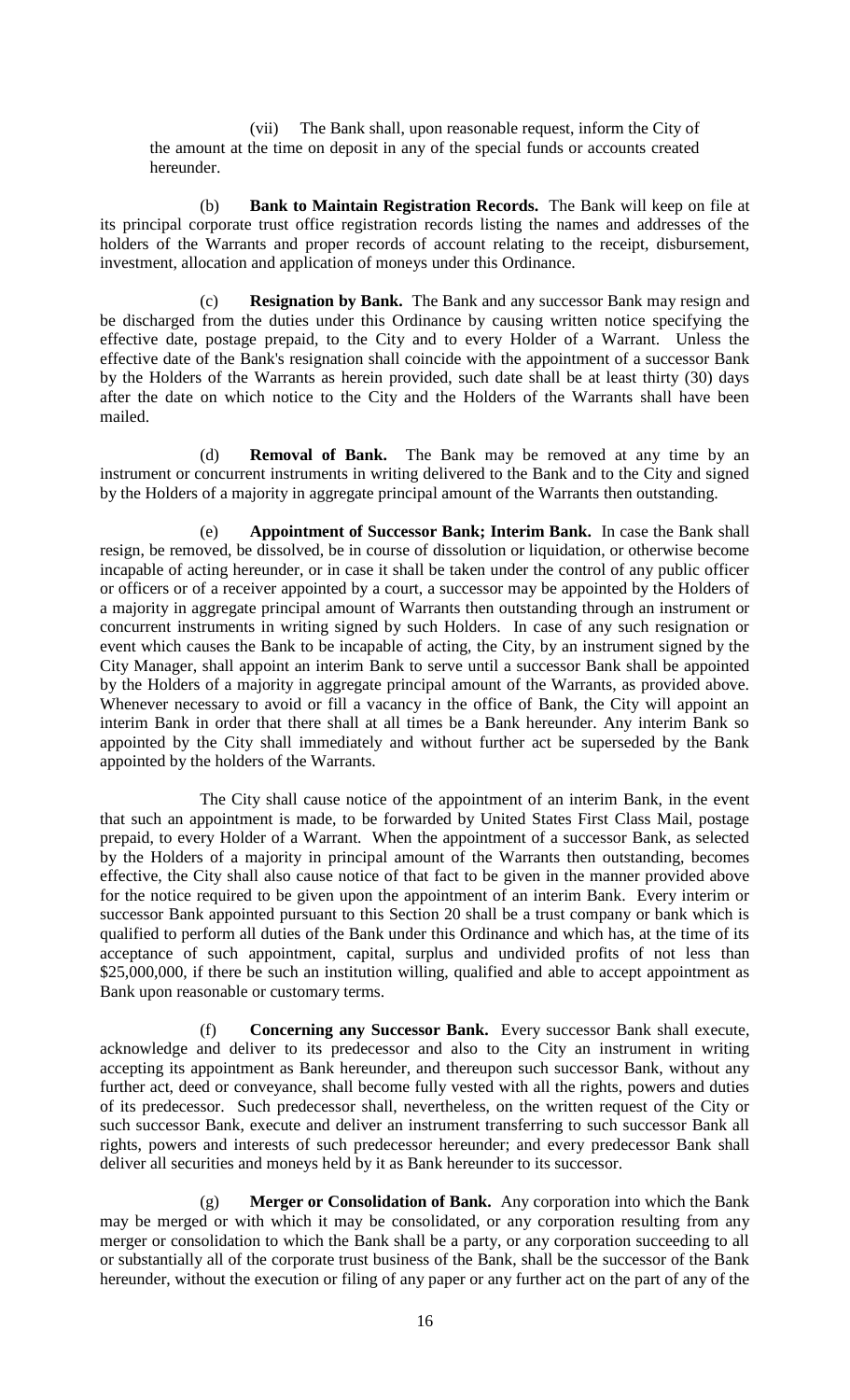parties hereto. In case the registration certificates with respect to any Warrants shall have been executed by the Bank then in office, any successor by merger or consolidation to such Bank may adopt the registration of such Warrants and deliver such Warrants with the same effect as if such successor Bank had itself registered such Warrants.

(h) **Compensation of Bank.** Subject to the provisions of any separate agreement with the Bank, the City shall pay to the Bank from time to time reasonable compensation for all services rendered by it under this Ordinance, including its services as registrar and paying agent for the Warrants, and also all its reasonable expenses, charges, counsel fees and other disbursements and those of its attorneys, agents and employees, incurred in and about the performance of its duties hereunder.

**Section 21. Sale of Warrants.** Subject to the successful prosecution of the validation proceeding authorized by Section 25 hereof, the City Manager is hereby authorized to provide for the award and sale of the Warrants by executing and delivering to Raymond James & Associates, Inc. (the "Underwriter") a Purchase Contract respecting the Warrants (the "Purchase Contract"), containing terms mutually acceptable to the City and the Underwriter.

**Section 22. Authorization of Preliminary Official Statement.** The City Manager is hereby authorized and directed to execute on behalf of the City a Preliminary Official Statement of the City with respect to the Warrants in substantially the form presented to the meeting at which this Ordinance is adopted, a copy of which is attached as Exhibit A to the minutes of the meeting of the Council at which this Ordinance is adopted and is made a part of this Ordinance in all respects as if set forth in full herein, with such changes therein and additions thereto as shall be necessary to conform to the provisions of this Ordinance and such other changes and additions as the City Manager shall deem necessary and appropriate.

**Section 23. Authorization of Related Documents and Actions.** The City Manager, City Clerk and all other officers of the City are hereby authorized and directed to execute, seal, attest and deliver such other documents and certificates and to take such other actions on behalf of the City as may be necessary to consummate the sale and issuance of the Warrants and to carry out fully the transactions contemplated by this Ordinance.

**Section 24. Use of Proceeds from Sale of Warrants.** The net proceeds derived from the sale of the Warrants (less the underwriting discount), shall be applied for the prepayment of the City's obligation under the IDA Funding Agreement and the associated redemption and prepayment of the IDA Bonds, all as specified in the Escrow Trust Agreement, and for the payment of the costs of issuing the Warrants.

**Section 25. Authorization of Validation Proceedings**. The Council hereby authorizes Bradley Arant Boult Cummings LLP and the City Manager to take all actions as are necessary or desirable to commence judicial proceedings for validation of the Warrants (including, without limitation, validation of the issuance of the Warrants, the sources for the payment of the Warrants, and the proceedings authorizing issuance of the Warrants) pursuant to the provisions of Article 17 of Chapter 6 of Title 6 of the Code of Alabama 1975, as amended, and to take all such actions and follow such procedures as in their judgment shall be necessary or desirable for the successful prosecution of such suit.

**Section 26. Denominations of Warrants as Initially Issued.** The Warrants of each maturity shall be initially issued in Authorized Denominations as requested by the Underwriter and registered in the names of the persons, firms or corporations specified by the Underwriter. If, for any reason, the City is unable to prepare or cause to be prepared Warrants in the Authorized Denominations requested by the Underwriter and registered in the names specified by the Underwriter, the City may deliver one Warrant for each maturity in the principal amount of such maturity, each registered in a name designated by the Underwriter.

**Section 27. Provisions for Payment at Par.** Each bank at which the Warrants shall at any time be payable, by acceptance of its duties as paying agent therefor, shall be construed to have agreed thereby with the Holders of the Warrants that it will make, out of the funds supplied to it for that purpose, all remittances of principal, interest and premium, if any, on the Warrants in bankable funds at par without any deduction for exchange or other costs, fees or expenses. The City agrees with the Holders of the Warrants that it will pay all charges for fees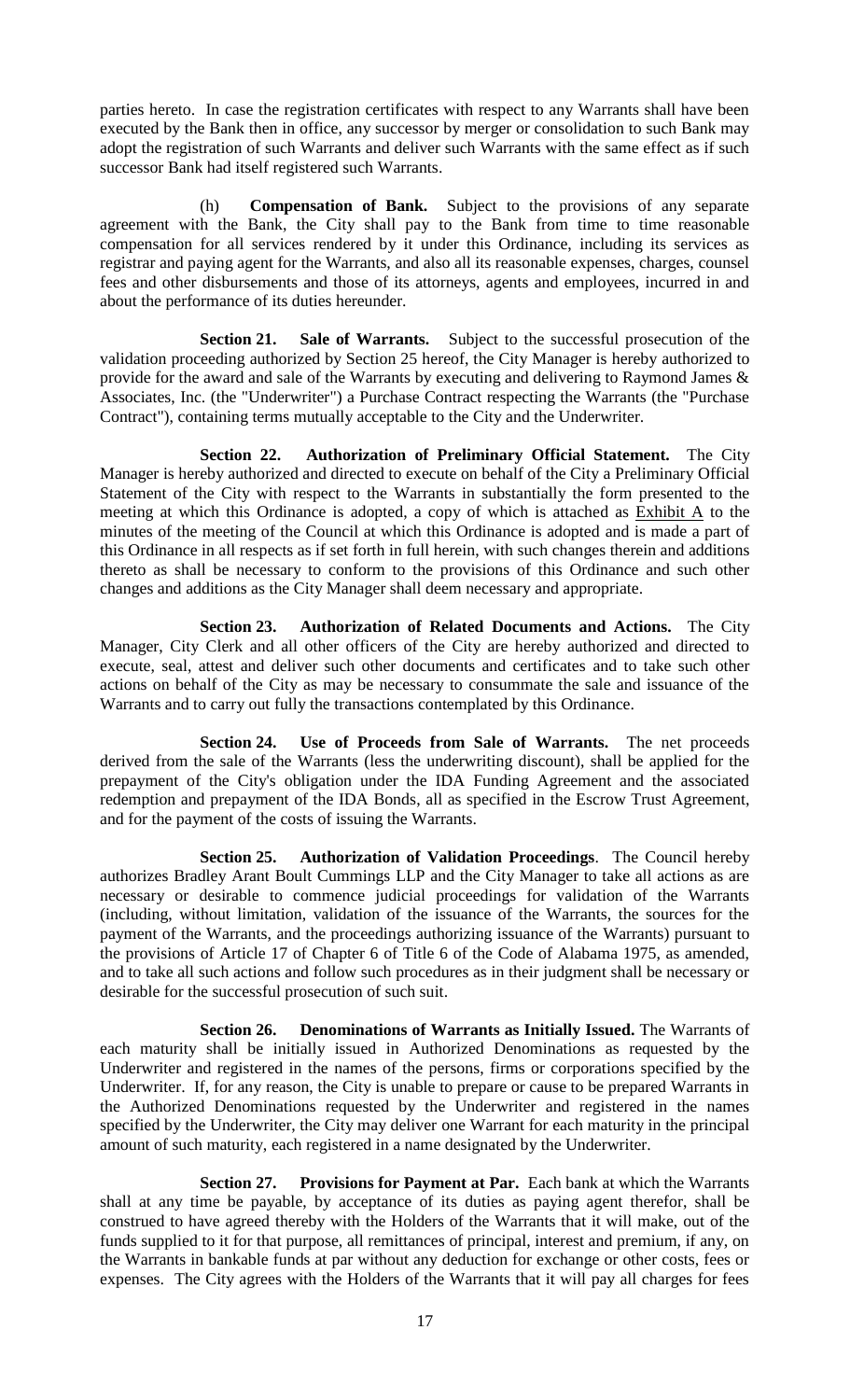and expenses which may be made by such bank in the making of remittances in bankable funds of the principal of and interest on any of the Warrants.

**Section 28. Authorization of Continuing Disclosure Agreement.** The City Manager is hereby authorized and directed to execute and deliver, on behalf of the City, a Continuing Disclosure Agreement for the benefit of the beneficial owners of the Warrants, in substantially the form presented to the meeting at which this Ordinance is adopted (which form shall be attached as Exhibit B to the minutes of the meeting at which this Ordinance is adopted and which is hereby adopted in all respects as if set out in full in this Ordinance) and the City Clerk is hereby authorized and directed to affix to the said Continuing Disclosure Agreement the seal of the City and to attest the same.

**Section 29. Refunding of IDA Bonds; Authorization of Escrow Trust Agreement**. (a) The City Manager is hereby authorized to execute such notices, instruments and other documents as are necessary or desirable to effect the redemption and prepayment on August 1, 2018, of the IDA Bonds and the IDA Funding Agreement upon conclusion of the validation proceedings and any corresponding period for taking of appeals to such proceedings contemplated by Section 25 hereof.

(b) In order to provide for the refunding of the IDA Bonds as aforesaid, the City Manager is hereby authorized and directed to execute on behalf of the City an Escrow Trust Agreement in substantially the form presented to the meeting at which this Ordinance is adopted (which form shall be attached as  $Exhibit C$  to the minutes of the meeting at which this Ordinance is adopted and which is hereby adopted in all respects as if set out in full in this Ordinance) and the City Clerk is hereby authorized and directed to affix to the said Escrow Trust Agreement the seal of the City and to attest the same.

**Section 30. Registration of Warrants in the Book-Entry Only System**. The provisions of this Section 30 shall apply with respect to any Warrant registered to CEDE & CO. or any other nominee of The Depository Trust Company ("DTC") while the Book-Entry Only System is in effect and shall, during the period of their application, supersede any contrary provisions of this Ordinance.

The Warrants shall be issued as one fully registered warrant for each maturity in the total principal amount of such maturity. On the date of the initial authentication and delivery of the Warrants, the Warrants shall be registered in the name of CEDE & CO., as nominee of DTC as the Owner of all the Warrants. With respect to Warrants registered in the name of CEDE & CO., as nominee of DTC, the City and the Bank shall have no responsibility or obligation to any Participant (which means securities brokers and dealers, banks, trust companies, clearing corporations and various other entities, some of whom, or their representatives, own DTC) or to any Beneficial Owner (which means, when used with reference to the Book-Entry Only System, the person who is considered the beneficial owner thereof pursuant to the arrangements for book entry determination of ownership applicable to DTC) with respect to the following: (i) the accuracy of the records of DTC, CEDE  $&$  CO. or any participant with respect to any ownership interest in the Warrants, (ii) the delivery to any Participant, any Beneficial Owner or any other person, other than DTC, of any notice with respect to the Warrants, including any notice of redemption, or (iii) the payment to any Participant, or any Beneficial Owner or any other person, other than DTC, of any amount with respect to the principal or purchase price of or premium, if any, or interest on the Warrants. The Bank shall pay all principal of and premium, if any, or interest on the Warrants only to or upon the order of DTC, and all such payments shall be valid and effective fully to satisfy and discharge the City's obligations with respect to the principal of and premium, if any, and interest on such Warrants to the extent of the sum so paid. No person other than DTC shall receive a Warrant. Upon delivery by DTC to the Bank of written notice to the effect that DTC has determined to substitute a new nominee in place of CEDE & CO., the words "CEDE & CO." in this Section 31 shall refer to such new nominee of DTC.

Upon receipt by the Bank of written notice from DTC to the effect that DTC is unable or unwilling to discharge its responsibilities hereunder, the Bank shall issue, transfer and exchange Warrants as requested by DTC in Authorized Denominations, and whenever DTC requests the Bank to do so, the Bank will cooperate with DTC in taking appropriate action after reasonable notice to arrange for a substitute bond depository willing and able upon reasonable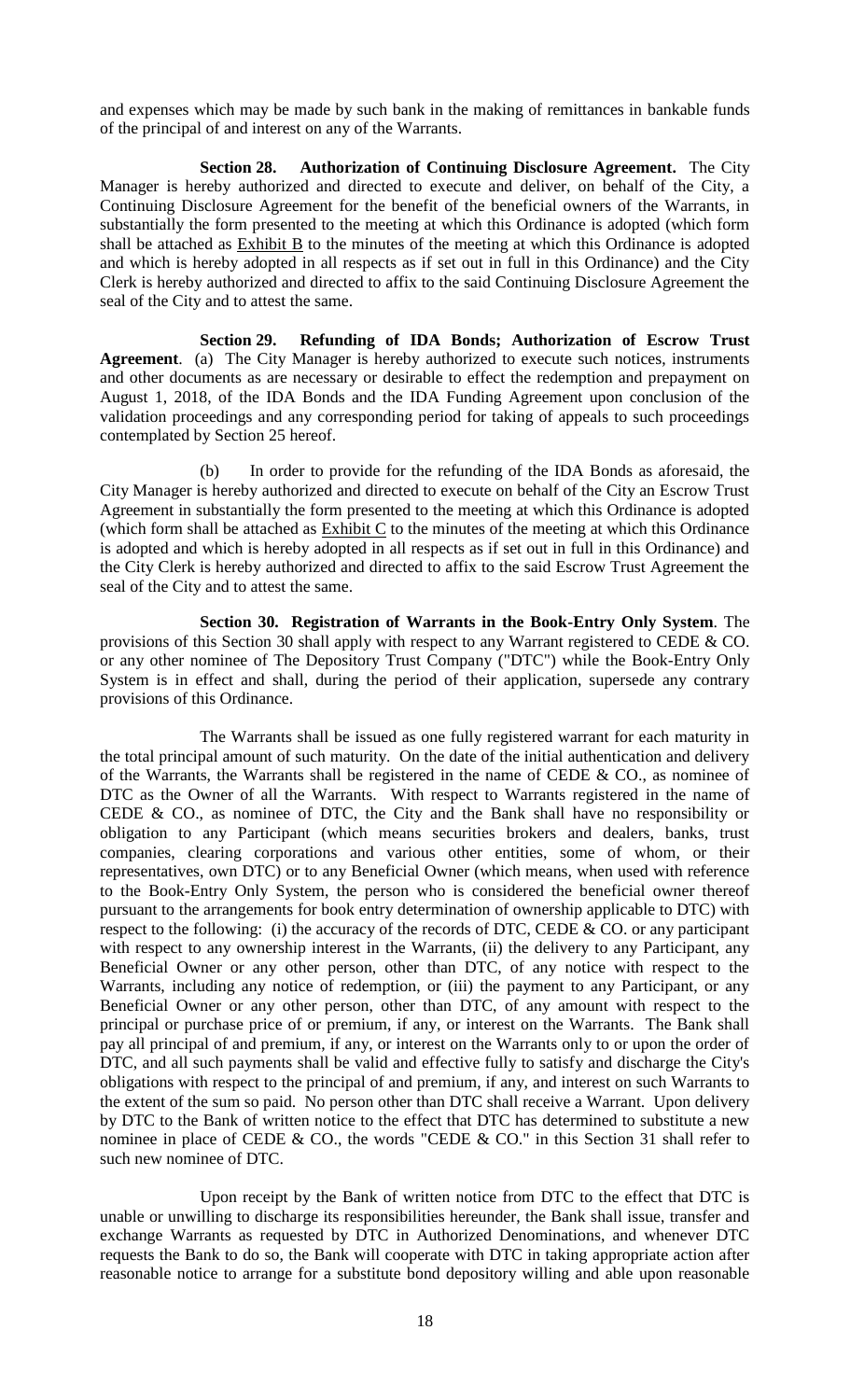and customary terms to maintain custody of the Warrants registered in whatever name or names the Owners transferring or exchanging such Warrants shall designate, in accordance with this Section 30.

In the event the City determines that it is in the best interests of the Beneficial Owners that they be able to obtain Warrants registered in the name of an Owner other than DTC, the City may so notify DTC and the Bank, whereupon DTC will notify the Participants, of the availability through DTC of such Warrants. In such event, upon the return by DTC of all Warrants held by DTC in the name of Cede  $& Co.,$  the Bank shall issue, transfer and exchange Warrants in Authorized Denominations as requested by DTC, and whenever DTC requests the City and the Bank to do so, the Bank and the City will cooperate with DTC in taking appropriate action after reasonable notice to make available Warrants registered in whatever name or names the Beneficial Owners transferring or exchanging Warrants shall designate, in accordance with this Section 30.

Notwithstanding any other provision of this Ordinance to the contrary, so long as any Warrant is registered in the name of CEDE & CO., as nominee of DTC, all payments with respect to the principal of and premium, if any, and interest on such Warrant and all notices with respect to such Warrant shall be made and given, respectively, to DTC as provided in their Letter of Representations.

In the event that the Book-Entry Only System pursuant to this Section 30 is discontinued, the Beneficial Owners shall be registered on the Registry Books as the Owners of the Warrants. Subsequent to the discontinuation of the Book-Entry Only System, Warrants may be registered, transferred and exchanged in accordance with the provisions of this Ordinance (other than this Section 30).

**Section 31. Provisions of Ordinance Severable.** The provisions of this Ordinance are hereby declared to be severable. In the event any provision hereof shall be held invalid by a court of competent jurisdiction, such invalidity shall not affect any other portion of this Ordinance.

**Section 32. Escrow for Warrants**. In addition to all other circumstances under which the Warrants are to be deemed paid, any of the Warrants shall be considered as fully paid if each of the following shall have been delivered:

> (a) a trust agreement between the City and a banking corporation or national banking association making provision for the retirement of such Warrants by creating for that purpose an irrevocable trust fund sufficient to provide for payment and retirement of such Warrants (including payment of the interest that will mature thereon until and on the dates they are retired, as such interest becomes due and payable), either by redemption prior to their respective maturities, by payment at their respective maturities or by payment of part thereof at their respective maturities and redemption of the remainder prior to their respective maturities, which said trust fund shall consist of (i) United States Securities which are not subject to redemption prior to their respective maturities at the option of the issuer and which, if the principal thereof and the interest thereon are paid at their respective maturities, will produce funds sufficient so to provide for payment and retirement of all such Warrants, or (ii) both cash and such United States Securities which together will produce funds sufficient for such purpose, or (iii) cash sufficient for such purpose;

> (b) a certified copy of a Resolution or Ordinance of the Council calling for redemption those of such Warrants that, according to said trust agreement, are to be redeemed prior to their respective maturities; and

> (c) an opinion of nationally recognized bond counsel to the effect that the execution and effectuation of the trust agreement referred to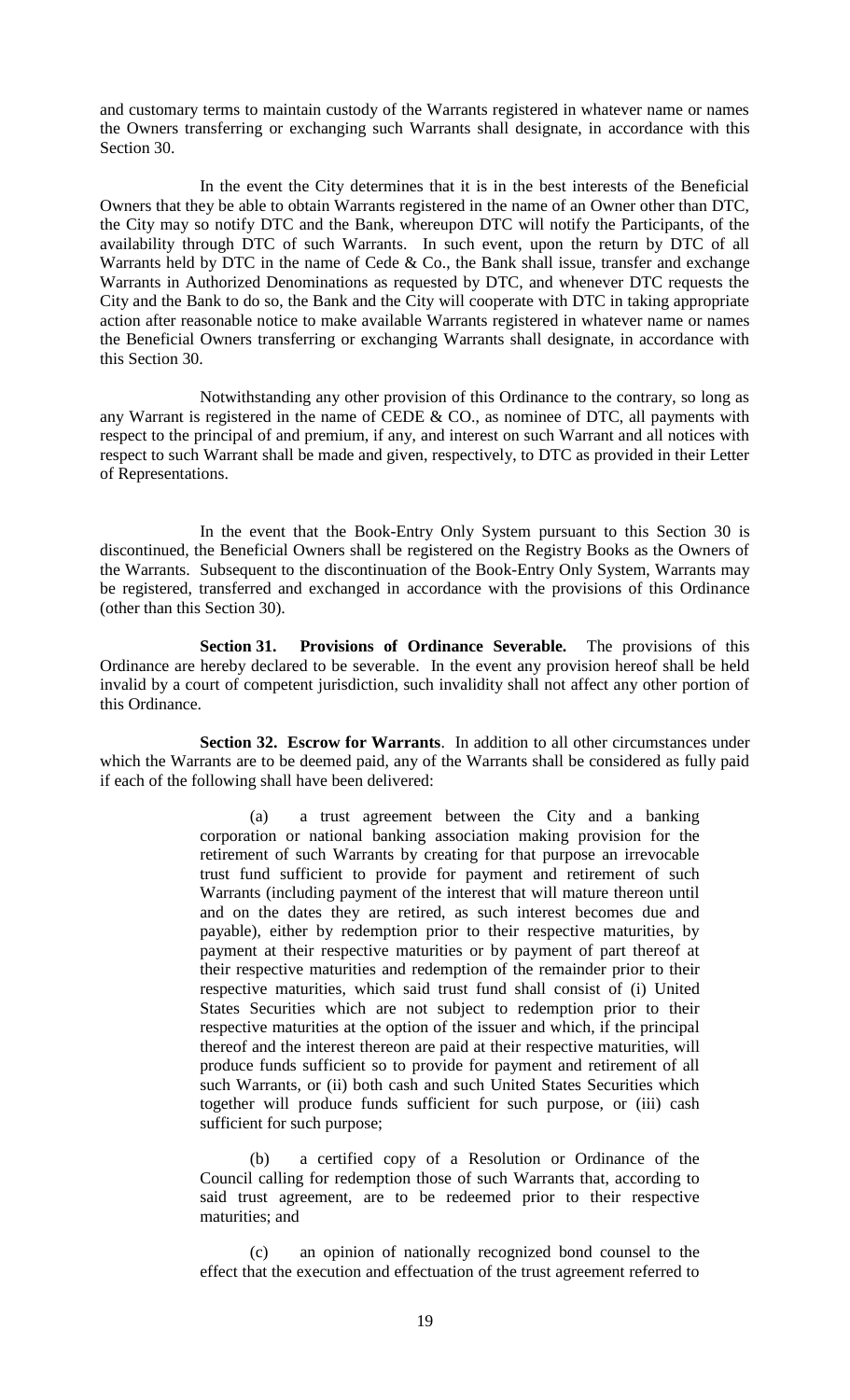in the preceding clause (a) will not result in subjecting the interest income on such Warrants to federal income taxation.

**Section 33. Creation of Contract.** The provisions of this Ordinance shall constitute a contract between the City and each Holder of the Warrants.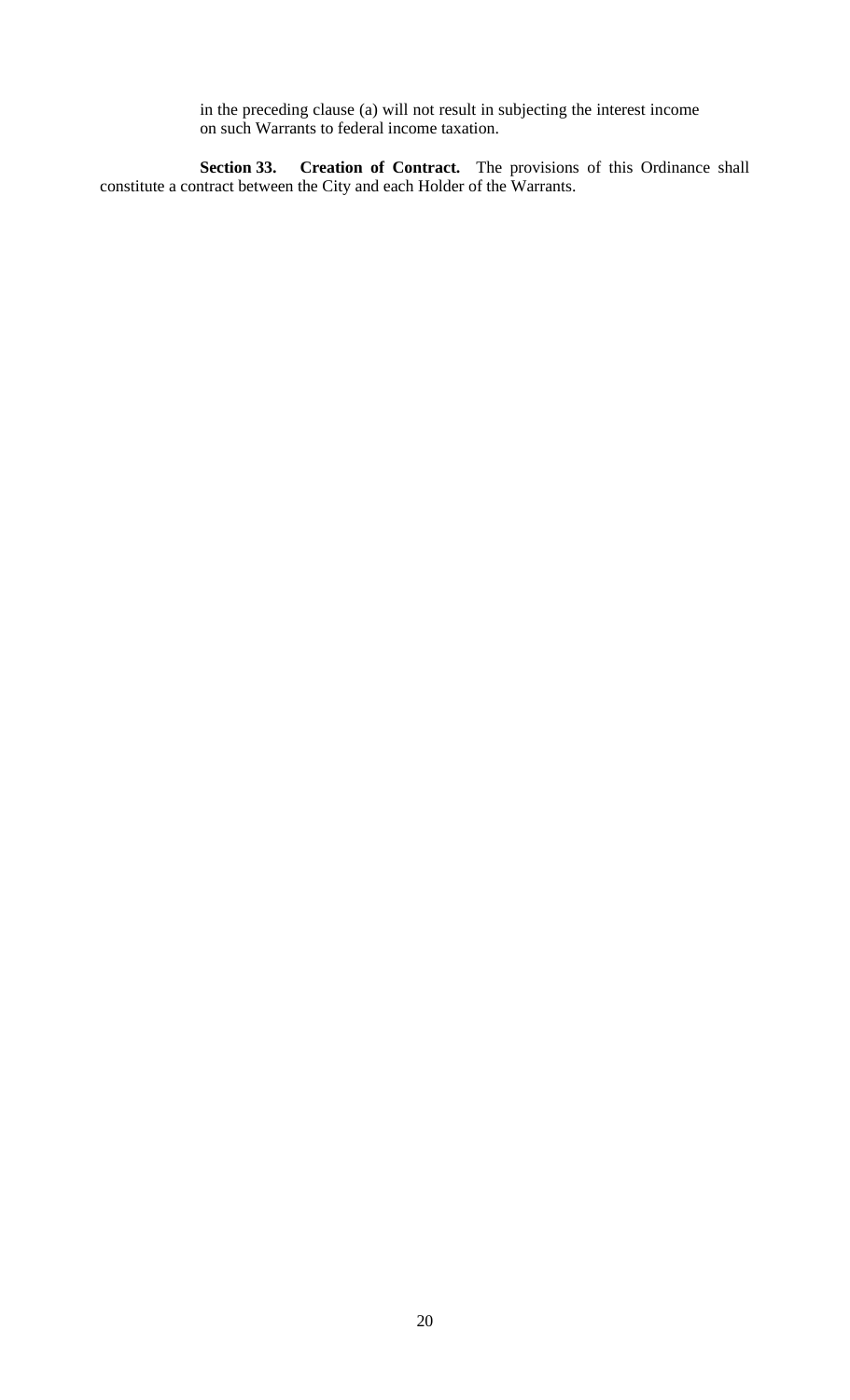Adopted and approved this the \_1st\_\_\_\_ day of \_\_May\_\_\_\_\_\_\_\_\_\_\_\_\_\_\_, 2017.

Council President Ricky Simpson Councilman Horace Patterson Councilman Jarvis Elston Councilman David Street Councilman Gerald Cooper City Manager Patrick Bryant

Attested to: Elizabeth Cheeks, City Clerk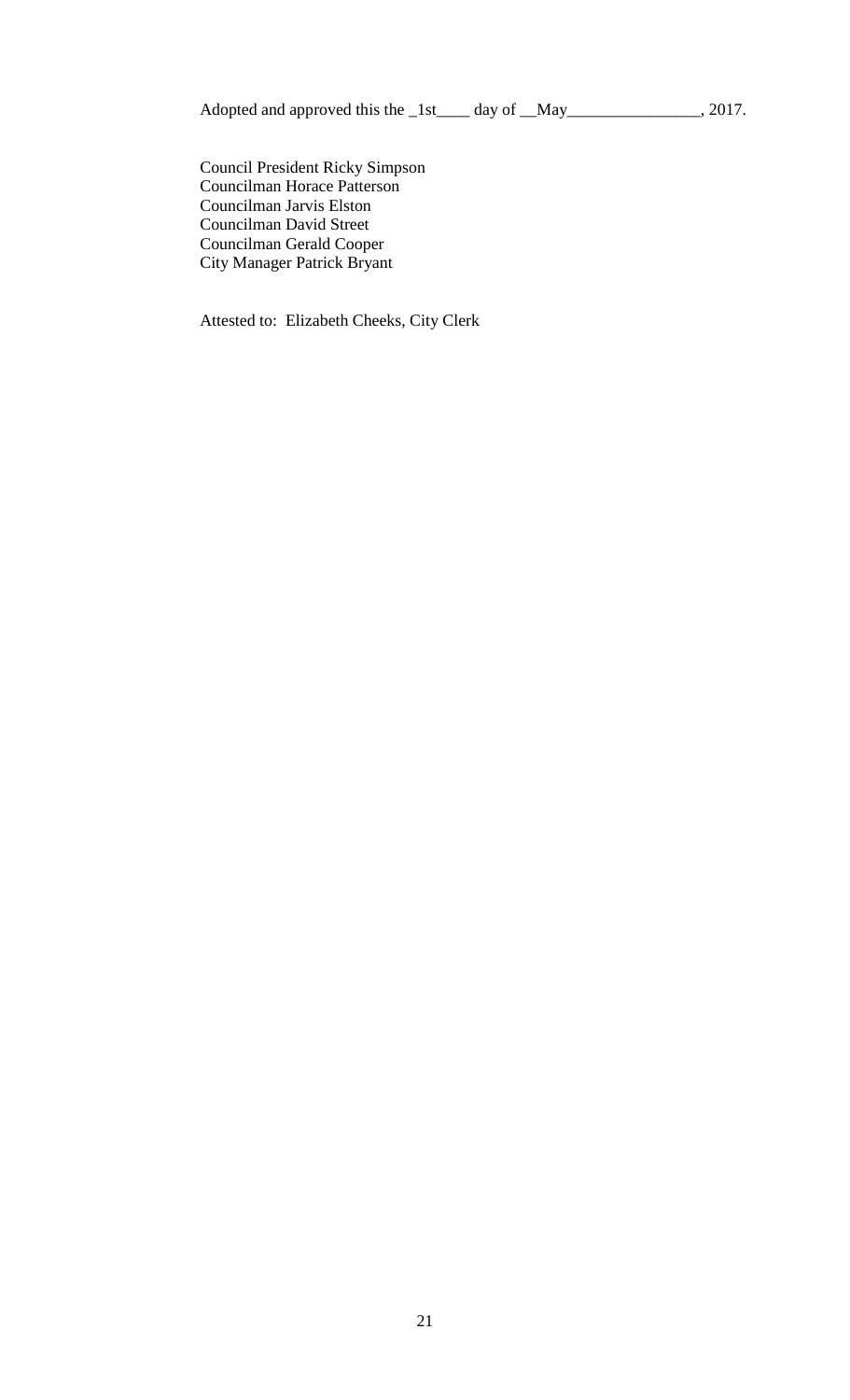# **Exhibit A**

Form of Preliminary Official Statement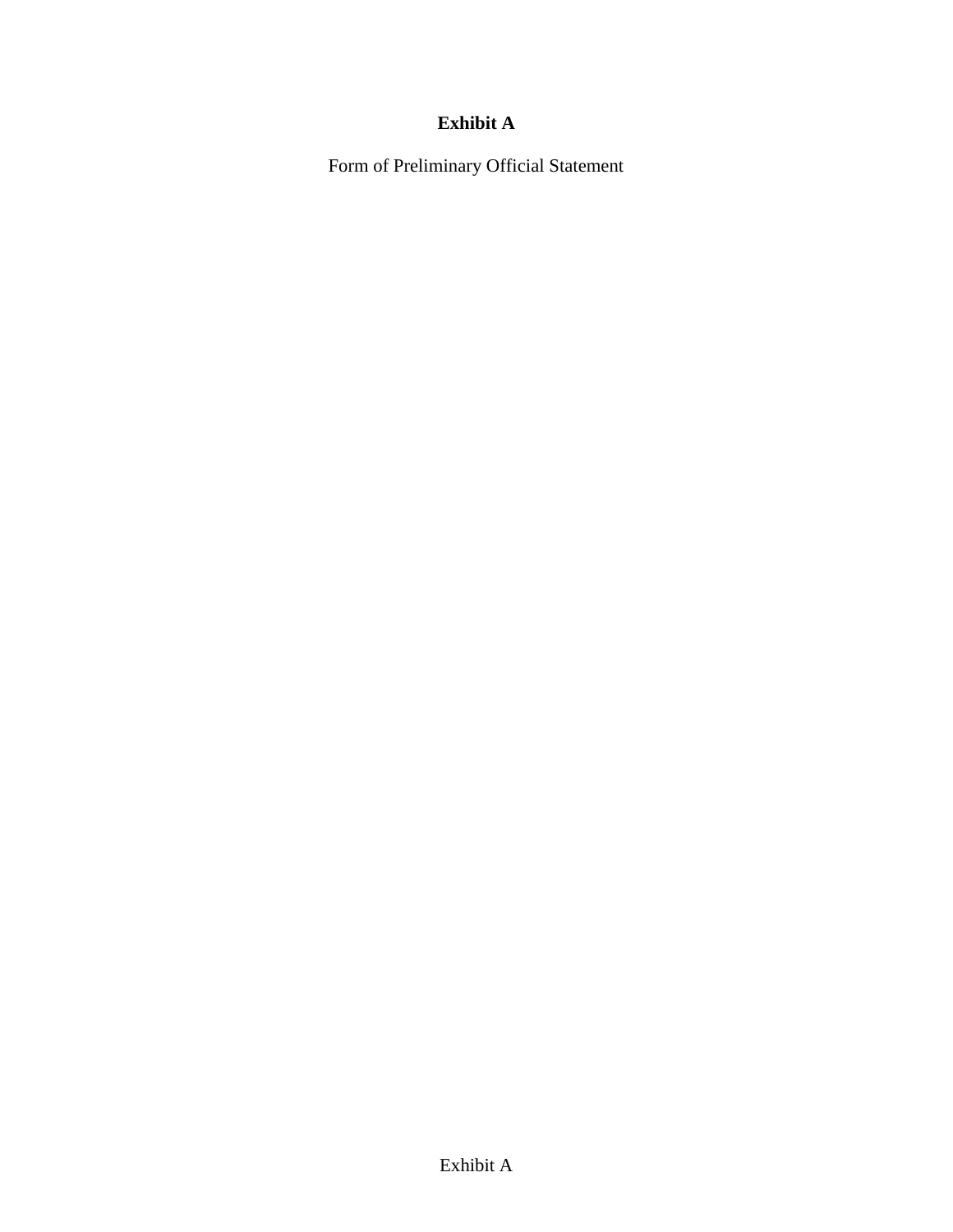# **Exhibit B**

Form of Continuing Disclosure Agreement